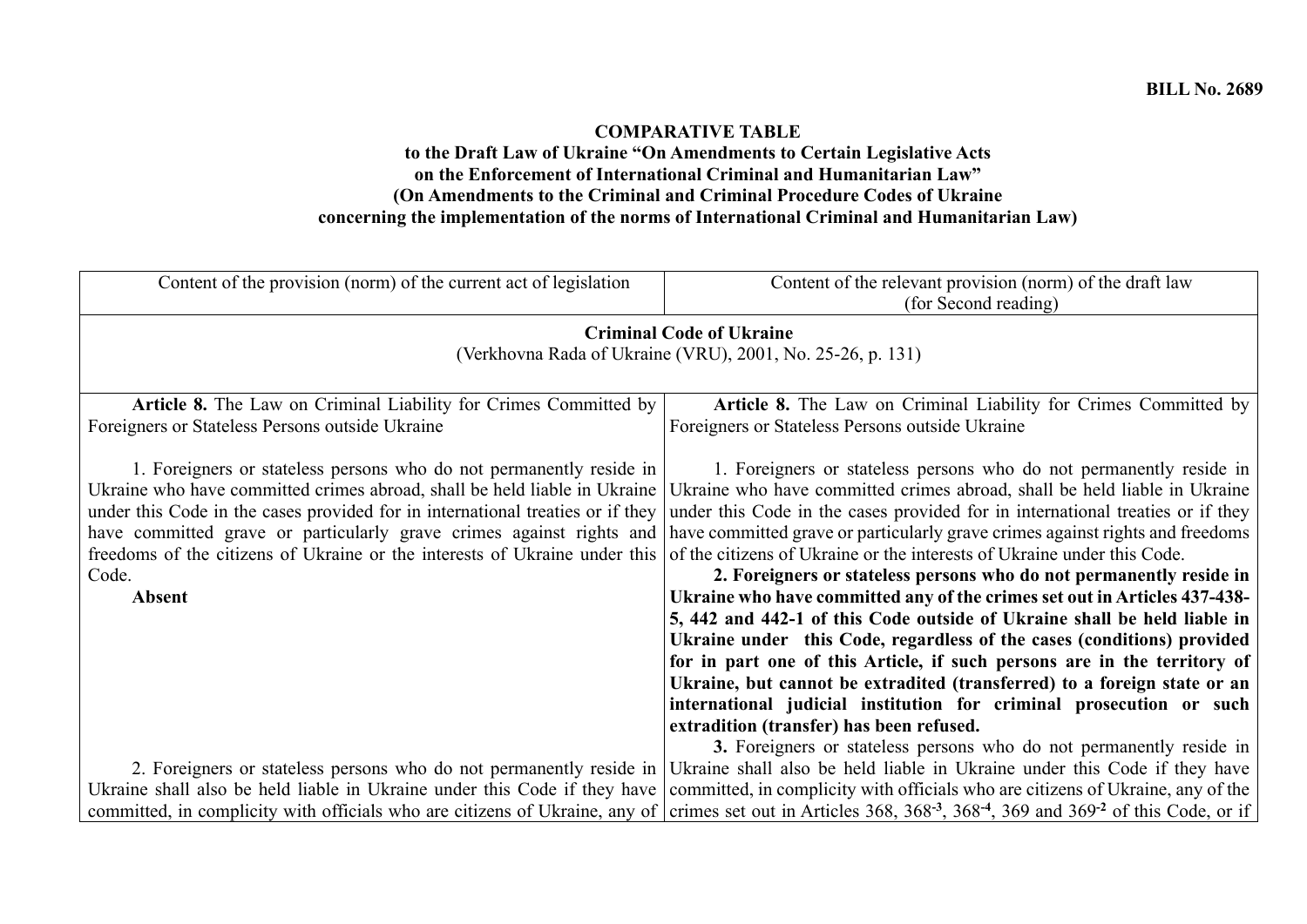|                                                                                | the crimes set out in Articles 368, 368 <sup>-3</sup> , 368 <sup>-4</sup> , 369 and 369 <sup>-2</sup> of this Code, or they offered, promised, gave unlawful benefit to such officers, or accepted the                                                                                             |
|--------------------------------------------------------------------------------|----------------------------------------------------------------------------------------------------------------------------------------------------------------------------------------------------------------------------------------------------------------------------------------------------|
| if they offered, promised, gave unlawful benefit to such officers, or accepted | offer, promise of such benefit or received such benefit.                                                                                                                                                                                                                                           |
| the offer, promise of such benefit or received such benefit.                   |                                                                                                                                                                                                                                                                                                    |
| <b>Absent</b>                                                                  | <b>Section VI-1</b>                                                                                                                                                                                                                                                                                |
|                                                                                | <b>FEATURES</b><br>OF CRIMINAL LIABILITY OF<br><b>MILITARY</b>                                                                                                                                                                                                                                     |
|                                                                                | COMMANDERS, OTHER PERSONS ACTING AS<br><b>MILITARY</b>                                                                                                                                                                                                                                             |
|                                                                                | <b>COMMANDERS AND OTHER SUPERIORS FOR CERTAIN CRIMES</b>                                                                                                                                                                                                                                           |
|                                                                                | OF SUBORDINATES                                                                                                                                                                                                                                                                                    |
|                                                                                | Article 31-1. Criminal liability of military commanders, other<br>persons acting as military commanders and other superiors                                                                                                                                                                        |
|                                                                                | 1. A military commander or another person who actually acts as a<br>military commander shall be criminally responsible for any of the crimes<br>set out in Articles 437-438-5, 442 and 442-1 of this Code committed by a<br>subordinate who was at the time of committing a crime under his actual |
|                                                                                | command and control, or, as the case may be, under his actual authority                                                                                                                                                                                                                            |
|                                                                                | and control, as a result of his failure to exercise proper control over such<br>a person, provided that the military commander or other person actually                                                                                                                                            |
|                                                                                | acting as a military commander knew or consciously assumed, or should                                                                                                                                                                                                                              |
|                                                                                | and could have known that the said subordinate person had committed or                                                                                                                                                                                                                             |
|                                                                                | intended to commit such a crime, but did not take the measures which                                                                                                                                                                                                                               |
|                                                                                | they should and could have taken within the limits of their powers to                                                                                                                                                                                                                              |
|                                                                                | prevent or stop the commission of the crime or to report the crime to the<br>competent authority.                                                                                                                                                                                                  |
|                                                                                | 2. A superior whose legal status is not provided for in paragraph one                                                                                                                                                                                                                              |
|                                                                                | of this article shall be criminally responsible for any crime set out in                                                                                                                                                                                                                           |
|                                                                                | Articles 437-438-5, 442 and 442-1 of this Code, if such crime concerned                                                                                                                                                                                                                            |
|                                                                                | activities that fall under his actual responsibility and control and was                                                                                                                                                                                                                           |
|                                                                                | committed by a subordinate who was at the time of committing a crime                                                                                                                                                                                                                               |
|                                                                                | under his or her actual authority and control, as a result of his failure to                                                                                                                                                                                                                       |
|                                                                                | exercise proper control over such a person, if such a superior knew or                                                                                                                                                                                                                             |
|                                                                                | consciously assumed that the subordinate person was committing or                                                                                                                                                                                                                                  |
|                                                                                | intended to commit such a crime; and did not take the measures which he                                                                                                                                                                                                                            |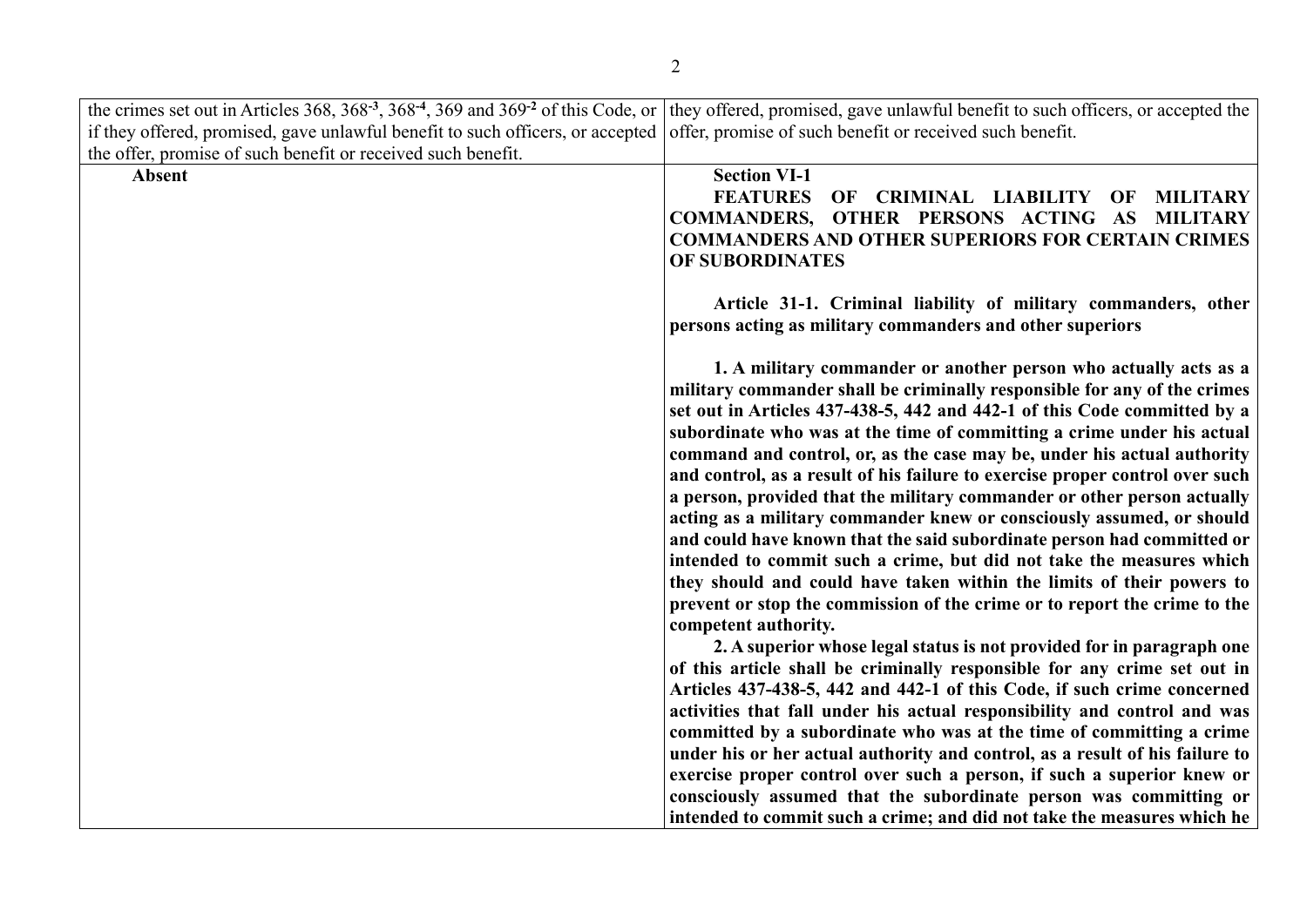|                                                                                                                                                                                                                                                                                                                                                        | should and could have taken within the limits of his powers to prevent or<br>stop the commission of the crime or to report the crime to the competent<br>authority.<br>3. A military commander or another person who actually acts as a<br>military commander or another superior shall be criminally responsible<br>for the relevant part of this article and that article (part of the article) of<br>the Special Part of this Code that provides for a crime committed by their<br>subordinate.<br>Note. 1. A military commander in this article shall be understood to<br>mean a person who, under appropriate legal grounds, is authorized to<br>exercise command and control over one, several or many subordinates<br>who take part in hostilities and belong to the armed forces of the State.<br>2. Another person who actually acts as a military commander in this<br>article shall be understood to mean a person under the authority and<br>control of which, in connection with the conduct of hostilities, there are<br>one, several, or many subordinates who take part in hostilities and do not<br>belong to the armed forces of the state.<br>3. The supervisor in this article shall be understood to mean a person<br>not specified in paragraphs 1 and 2 of this note to this Article, who is<br>holding a position or is in a position that gives authority (power) and<br>control over one, several or many subordinates. |
|--------------------------------------------------------------------------------------------------------------------------------------------------------------------------------------------------------------------------------------------------------------------------------------------------------------------------------------------------------|---------------------------------------------------------------------------------------------------------------------------------------------------------------------------------------------------------------------------------------------------------------------------------------------------------------------------------------------------------------------------------------------------------------------------------------------------------------------------------------------------------------------------------------------------------------------------------------------------------------------------------------------------------------------------------------------------------------------------------------------------------------------------------------------------------------------------------------------------------------------------------------------------------------------------------------------------------------------------------------------------------------------------------------------------------------------------------------------------------------------------------------------------------------------------------------------------------------------------------------------------------------------------------------------------------------------------------------------------------------------------------------------------------------------------------------------------|
| Article 44. Legal Grounds and Procedure for Exemption from Criminal<br>Liability                                                                                                                                                                                                                                                                       | Article 44. Legal Grounds and Procedure for Exemption from Criminal<br>Liability                                                                                                                                                                                                                                                                                                                                                                                                                                                                                                                                                                                                                                                                                                                                                                                                                                                                                                                                                                                                                                                                                                                                                                                                                                                                                                                                                                  |
| 1. A person who committed a crime shall be exempted from criminal<br>liability in the cases provided for in this Code.<br>2. Exemption from criminal liability in the cases provided for in this<br>Code shall be carried out exclusively by a court. The procedure for exemption<br>from criminal liability shall be established by law.<br>3. Absent | 1. A person who committed a crime shall be exempted from criminal<br>liability in the cases provided for in this Code.<br>2. Exemption from criminal liability in the cases provided for in this<br>Code shall be carried out exclusively by a court. The procedure for exemption<br>from criminal liability shall be established by law.<br>3. Exemption from criminal liability shall not apply in cases of<br>crimes against peace, security of humanity and international legal order,                                                                                                                                                                                                                                                                                                                                                                                                                                                                                                                                                                                                                                                                                                                                                                                                                                                                                                                                                        |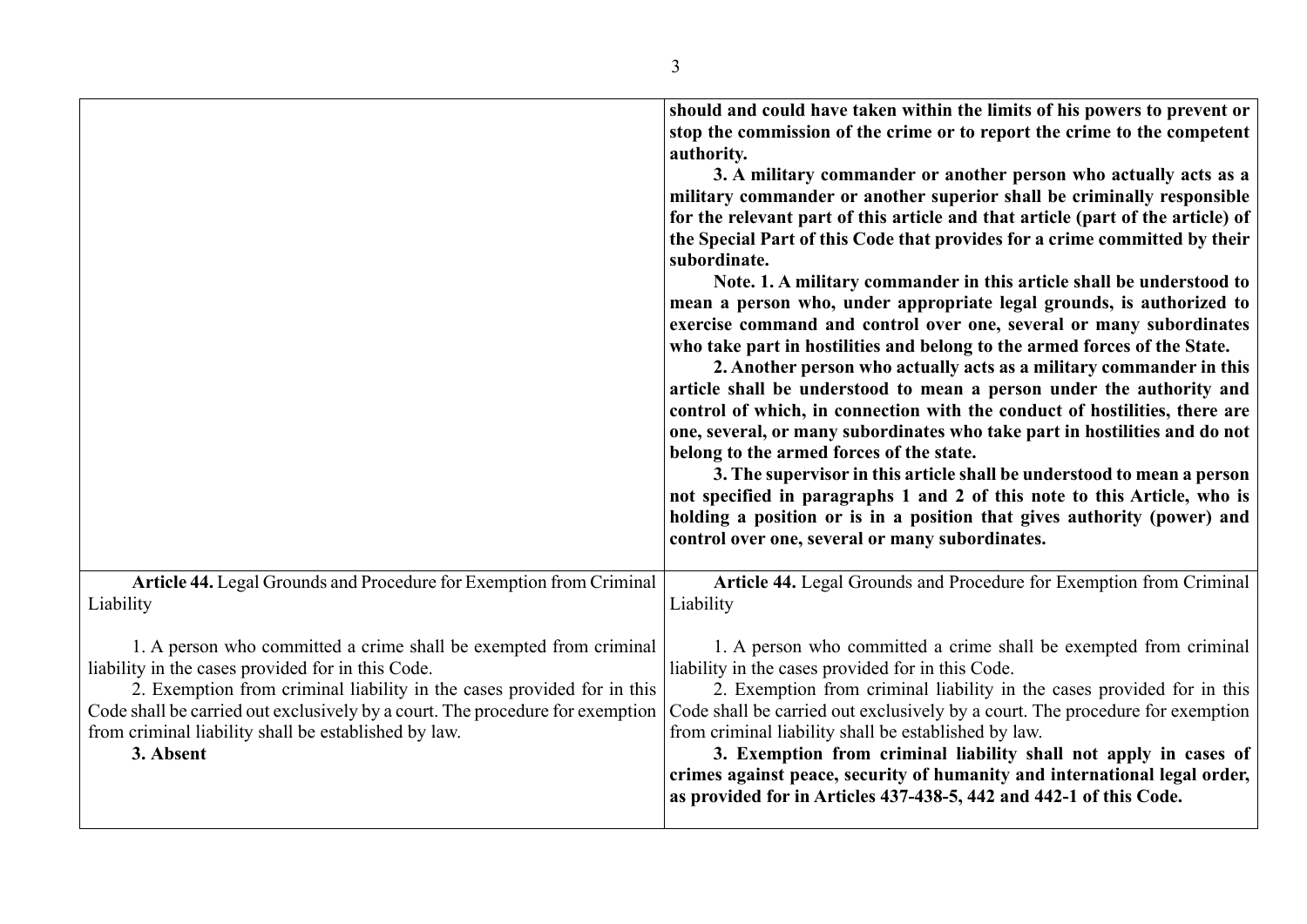| Article 49. Exemption from Criminal Liability with regards to                                                                                                     | Article 49. Exemption from Criminal Liability with regards to                                                                                                            |
|-------------------------------------------------------------------------------------------------------------------------------------------------------------------|--------------------------------------------------------------------------------------------------------------------------------------------------------------------------|
| <b>Expiration of Limitation Period</b>                                                                                                                            | <b>Expiration of Limitation Period</b>                                                                                                                                   |
| 5. The limitation period shall not apply in the case of committing                                                                                                | 5. The limitation period shall not apply in the case of committing                                                                                                       |
| crimes against the national security bases of Ukraine provided for in Articles                                                                                    | crimes against the national security bases of Ukraine provided for in                                                                                                    |
| 109-114-1, against the peace and security of mankind provided for in Articles                                                                                     | Articles 109-114-1, 439 of this Code.                                                                                                                                    |
| 437-439 and Article 442-1 of this Code.                                                                                                                           |                                                                                                                                                                          |
| Article 68. Sentencing for an unfinished crime and for the crime of                                                                                               | Article 68. Sentencing for an unfinished crime and for the crime of                                                                                                      |
| complicity                                                                                                                                                        | complicity                                                                                                                                                               |
|                                                                                                                                                                   |                                                                                                                                                                          |
|                                                                                                                                                                   | 4. Life imprisonment for the purpose of committing a crime and                                                                                                           |
|                                                                                                                                                                   | attempting to commit a crime shall not apply, except in cases of committing<br>crimes against the national security bases of Ukraine provided for in Articles            |
|                                                                                                                                                                   | 109-114-1 of this Code, against peace, security of humanity and international                                                                                            |
|                                                                                                                                                                   | legal order provided for in Articles 437-438, 438-2 - 438-4, 439, 442, 442-1                                                                                             |
|                                                                                                                                                                   | and 443 of this code.                                                                                                                                                    |
| Article 69. The imposition of a milder sentence than provided by law                                                                                              | Article 69. The imposition of a milder sentence than provided by law                                                                                                     |
|                                                                                                                                                                   |                                                                                                                                                                          |
| 1. In the presence of several circumstances that mitigate the                                                                                                     | 1. In the presence of several circumstances that mitigate the punishment                                                                                                 |
| punishment and significantly reduce the severity of the crime, taking into                                                                                        | and significantly reduce the severity of the crime, taking into account the<br>perpetrator, the court, motivating its decision, may, except in cases of                  |
| account the perpetrator, the court, motivating its decision, may, except in<br>cases of conviction for a corruption crimes, impose a basic punishment below       | conviction for a corruption crimes or crimes against peace, security of                                                                                                  |
| the minimum limit set in the sanction of the article (sanctions of part of the                                                                                    | humanity and international legal order, provided for in Articles 437 - 438-                                                                                              |
| article) of the Special Part of this Code, or move to another, milder type of                                                                                     | 5, 442, 442-1 of this Code, impose a basic punishment below the minimum                                                                                                  |
| basic punishment, not specified in the sanction of the article (sanction of part                                                                                  | limit set in the sanction of the article (sanctions of part of the article) of the                                                                                       |
| of the article) of the Special Part of this Code for this crime. In this case, the<br>court has no right to impose a penalty below the minimum limit set for this | Special Part of this Code, or move to another, milder type of basic punishment,<br>not specified in the sanction of the article (sanction of part of the article) of the |
| type of punishment in the General Part of this Code. For the commission of                                                                                        | Special Part of this Code for this crime. In this case, the court has no right to                                                                                        |
|                                                                                                                                                                   | a crime punishable by a basic punishment in the form of a fine of more than  impose a penalty below the minimum limit set for this type of punishment in                 |
|                                                                                                                                                                   | three thousand non-taxable minimum incomes, the court on the grounds the General Part of this Code. For the commission of a crime punishable by a                        |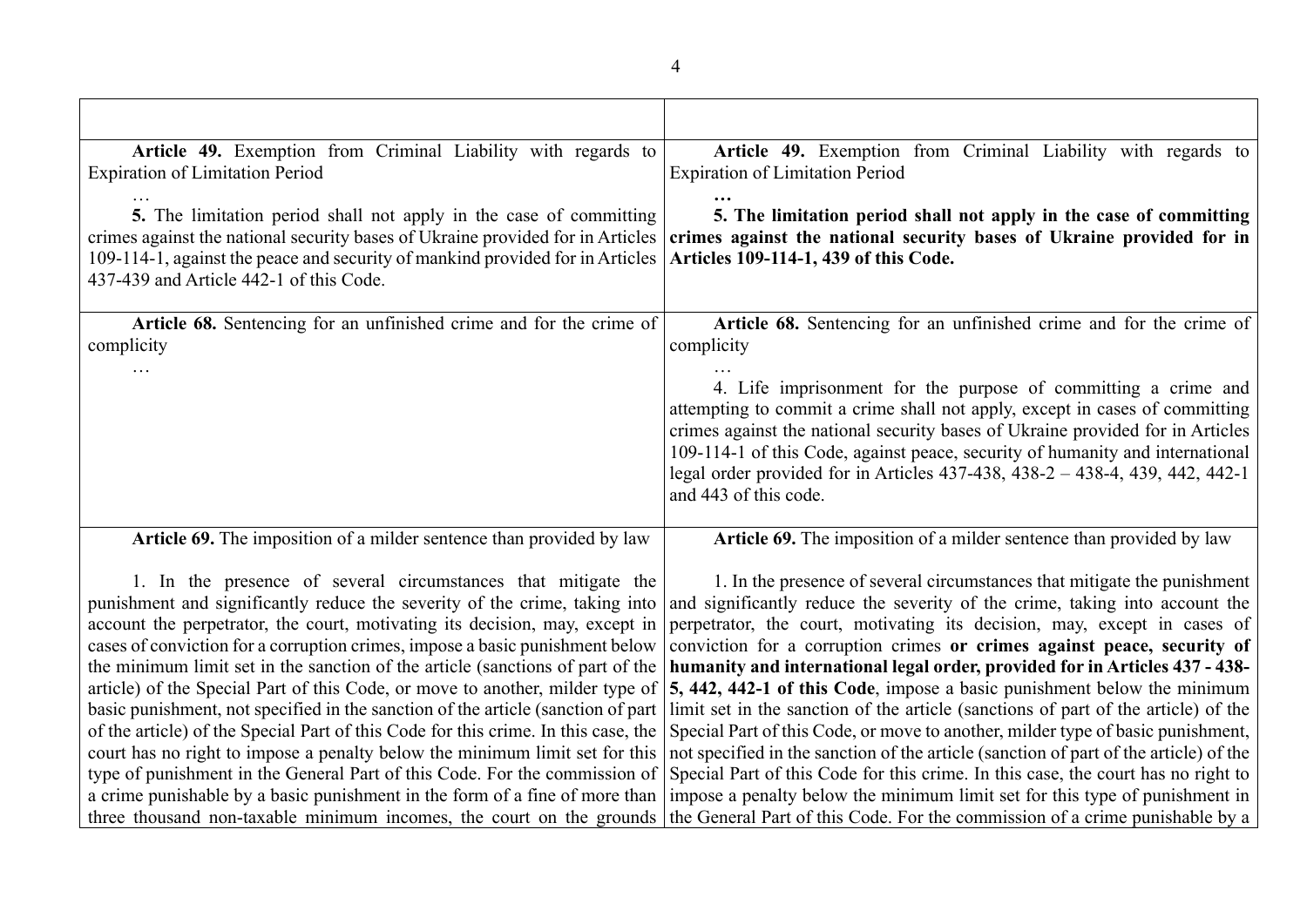| provided for in this part may impose a basic punishment in the form of a fine<br>not exceeding a quarter lower than the minimum limit, established in the<br>sanction of the article (sanctions of the part of the article) in the Special Part<br>of this Code. | basic punishment in the form of a fine of more than three thousand non-taxable<br>minimum incomes, the court on the grounds provided for in this part may<br>impose a basic punishment in the form of a fine not exceeding a quarter lower<br>than the minimum limit, established in the sanction of the article (sanctions of<br>the part of the article) in the Special Part of this Code.                                                            |
|------------------------------------------------------------------------------------------------------------------------------------------------------------------------------------------------------------------------------------------------------------------|---------------------------------------------------------------------------------------------------------------------------------------------------------------------------------------------------------------------------------------------------------------------------------------------------------------------------------------------------------------------------------------------------------------------------------------------------------|
| Article 74. Exemption from punishment and serving the sentence                                                                                                                                                                                                   | Article 74. Exemption from punishment and serving the sentence                                                                                                                                                                                                                                                                                                                                                                                          |
| 5. A person may also be exempted from punishment by a court order<br>on the grounds provided for in Article 49 of this Code.<br>6. Absent                                                                                                                        | 5. A person may also be exempted from punishment by a court order on<br>the grounds provided for in Article 49 of this Code.<br>6. Exemption from punishment and its serving, except for exemption<br>under Parts 2 and 3 of Article 74, Articles 81 and 84 of this Code, shall not<br>apply in cases of crimes against peace, security of humanity and<br>international legal order, provided for in Articles 437 - 438-5, 442, 442-1<br>of this Code. |
| Article 80. Exemption from serving a sentence in connection with the<br>expiration of the limitation period of execution of the indictment                                                                                                                       | Article 80. Exemption from serving a sentence in connection with the<br>expiration of the limitation period of execution of the indictment                                                                                                                                                                                                                                                                                                              |
| 6. The statute of limitation shall not apply in the case of convictions for<br>crimes against the peace and security of humanity provided for in Articles<br>437-439 and part one of Article 442 of this Code.                                                   | 6. The statute of limitations shall not apply in the case of conviction<br>for crimes, provided for in Article 439 of this Code.                                                                                                                                                                                                                                                                                                                        |
| Article 432. Looting                                                                                                                                                                                                                                             |                                                                                                                                                                                                                                                                                                                                                                                                                                                         |
| Theft of the things of the killed or wounded in the battlefield (looting)                                                                                                                                                                                        | <b>Exclude</b>                                                                                                                                                                                                                                                                                                                                                                                                                                          |
| shall be punishable by imprisonment for a term of three to ten years.                                                                                                                                                                                            |                                                                                                                                                                                                                                                                                                                                                                                                                                                         |
| Article 433. Violence against the population in the area of hostilities                                                                                                                                                                                          | <b>Exclude</b>                                                                                                                                                                                                                                                                                                                                                                                                                                          |
| 1. Violence, unlawful destruction of property, and unlawful seizure of                                                                                                                                                                                           |                                                                                                                                                                                                                                                                                                                                                                                                                                                         |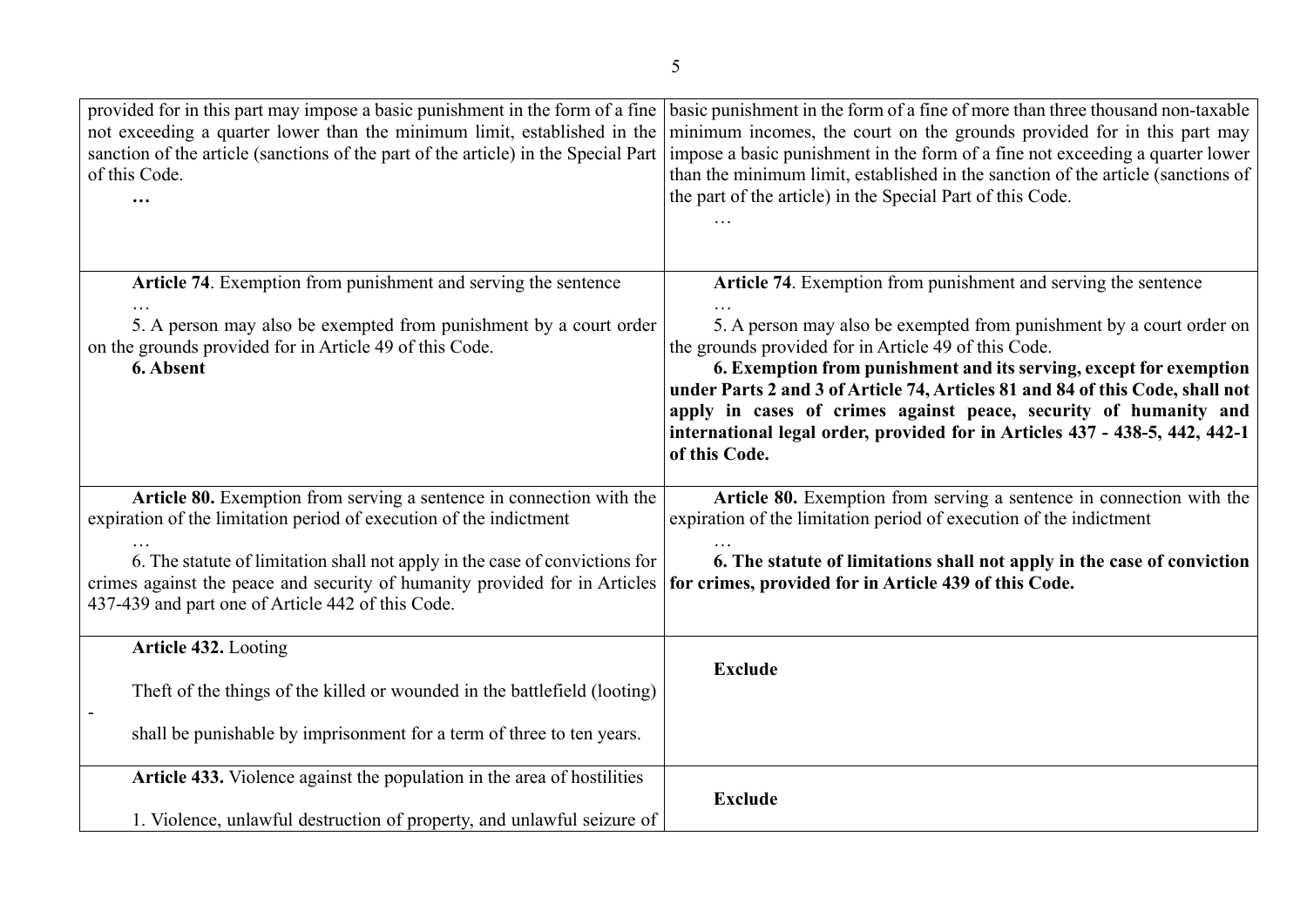| property under the pretext of military necessity, committed against the<br>population in the area of hostilities, -<br>shall be punishable by imprisonment for a term of three to eight years.<br>2. Robbery committed against the population in the area of hostilities -<br>shall be punishable by imprisonment for a term of seven to ten years.                                                                                                                                                                                                                                                                                                                                                                                                                                                                                                                                          |                                                                                                                                                                                                                                                                                                                                                     |
|----------------------------------------------------------------------------------------------------------------------------------------------------------------------------------------------------------------------------------------------------------------------------------------------------------------------------------------------------------------------------------------------------------------------------------------------------------------------------------------------------------------------------------------------------------------------------------------------------------------------------------------------------------------------------------------------------------------------------------------------------------------------------------------------------------------------------------------------------------------------------------------------|-----------------------------------------------------------------------------------------------------------------------------------------------------------------------------------------------------------------------------------------------------------------------------------------------------------------------------------------------------|
| Article 434. Poor treatment of prisoners of war<br>Poor treatment of prisoners of war, which has occurred repeatedly, or<br>was connected with special cruelty, or was directed against the sick and<br>injured, as well as careless performance of duties in respect of sick and<br>wounded persons by those in charge of their treatment and care, in the<br>absence of signs of a more serious crime -<br>shall be punishable by imprisonment for a term of up to three years'<br>imprisonment.                                                                                                                                                                                                                                                                                                                                                                                           | Article 434. Careless performance of duties in respect of sick and<br>injured persons<br>Careless performance of duties in respect of the sick and injured<br>persons by those in charge for their treatment and care, in the absence of<br>signs of a more serious crime -<br>shall be punishable by imprisonment for a term of up to three years. |
| Article 435. Illegal use and abuse of the symbols of the Red Cross, Red<br>Crescent, Red Crystal<br>1. Wearing in the area of hostilities the symbols of the Red Cross, Red<br>Crescent, Red Crystal by persons who are not entitled to it, as well as abuse<br>during a special period other than martial law, of flags or signs of the Red<br>Cross, Red Crescent, Red Crystal or painting assigned to sanitary vehicles, -<br>shall be punishable by restriction of liberty for a term up to two years.<br>2. Wearing in the area of hostilities the symbols of the Red Cross, Red<br>Crescent, Red Crystal by persons who are not entitled to it, as well as abuse<br>in the state of martial law of the flags or signs of the Red Cross, Red Crescent,<br>Red Crystal or painting assigned to sanitary vehicles, -<br>shall be punishable by imprisonment for a term of up to two year. | <b>Exclude</b>                                                                                                                                                                                                                                                                                                                                      |
| Article 436. Propaganda of war                                                                                                                                                                                                                                                                                                                                                                                                                                                                                                                                                                                                                                                                                                                                                                                                                                                               | Article 436. Public calls for an act of aggression or the unleashing an<br>armed conflict of a non-international character                                                                                                                                                                                                                          |
| Public calls for an aggressive war or an armed conflict, as well as the                                                                                                                                                                                                                                                                                                                                                                                                                                                                                                                                                                                                                                                                                                                                                                                                                      | Public calls for an act of aggression or the unleashing an armed                                                                                                                                                                                                                                                                                    |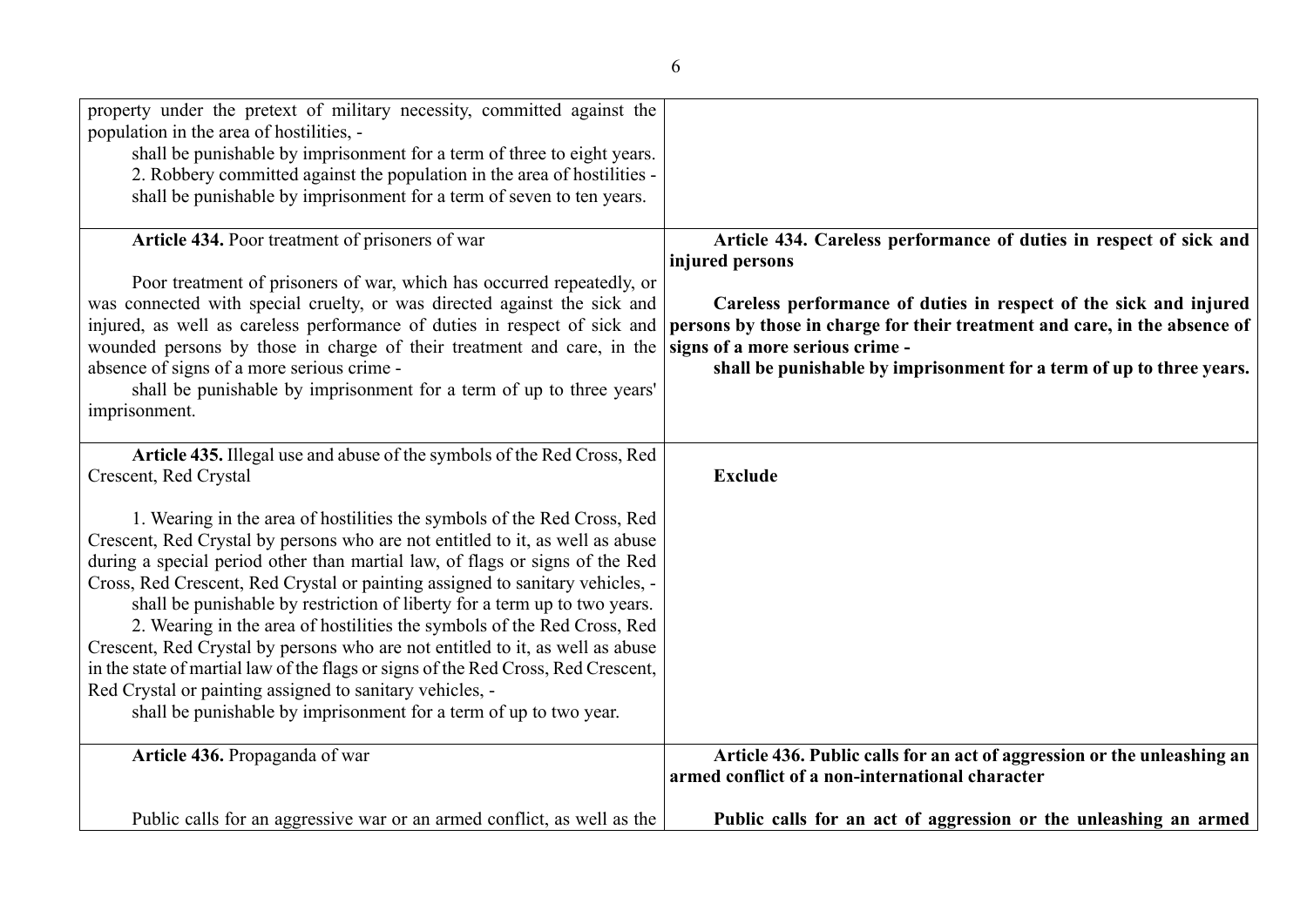| production of materials calling for such acts to be distributed or disseminated | conflict of a non-international nature, as well as the production of           |
|---------------------------------------------------------------------------------|--------------------------------------------------------------------------------|
|                                                                                 | materials calling for such acts for the purpose of their dissemination or      |
| shall be punishable by community service for a term of up to two years,         | dissemination of such materials -                                              |
| or arrest for a term of up to six months, or imprisonment for a term up to      |                                                                                |
| three years.                                                                    | shall be punishable by arrest for a term of up to six months or                |
|                                                                                 | imprisonment for a term of up to three years.                                  |
|                                                                                 |                                                                                |
|                                                                                 | Note 1. An act of aggression in this Article and Article 437 of this           |
|                                                                                 | Code means the use of the armed forces by a state against the sovereignty,     |
|                                                                                 | territorial integrity or political independence of another state, or in any    |
|                                                                                 | other way incompatible with the Charter of the United Nations, in              |
|                                                                                 | particular any of the following acts, irrespective of the declaration of war:  |
|                                                                                 | 1) the invasion or attack by a state's armed forces into the territory         |
|                                                                                 | of another state, or any military occupation, whatever its temporary           |
|                                                                                 | nature, resulting from such an invasion or attack, or any annexation by        |
|                                                                                 | force of the territory of another state or part thereof;                       |
|                                                                                 | 2) bombardment by armed forces of a state in the territory of                  |
|                                                                                 | another state or use of any weapon by a state against the territory of         |
|                                                                                 | another state;                                                                 |
|                                                                                 | 3) blockade of ports or shores of a state by the armed forces of               |
|                                                                                 | another state;                                                                 |
|                                                                                 | 4) attack by a state's armed forces on land, sea or air forces or naval        |
|                                                                                 | and air fleets of another state;                                               |
|                                                                                 | 5) the use of the armed forces of one state that are located in the            |
|                                                                                 | territory of another state in agreement with the receiving state, in violation |
|                                                                                 | of the terms of the treaty, or any extension of their stay in such territory   |
|                                                                                 | after the termination of the treaty;                                           |
|                                                                                 | 6) the action of a state which allows its territory which it has made          |
|                                                                                 | available to another state to be used by that other state to commit an act     |
|                                                                                 | of aggression against a third state;                                           |
|                                                                                 | 7) the sending by the state or on behalf of the state of armed groups,         |
|                                                                                 | irregular forces or mercenaries carrying out acts of use of armed force        |
|                                                                                 | against another state of such a serious nature as to make them equivalent      |
|                                                                                 | to the acts listed above, or the state's significant involvement therein.      |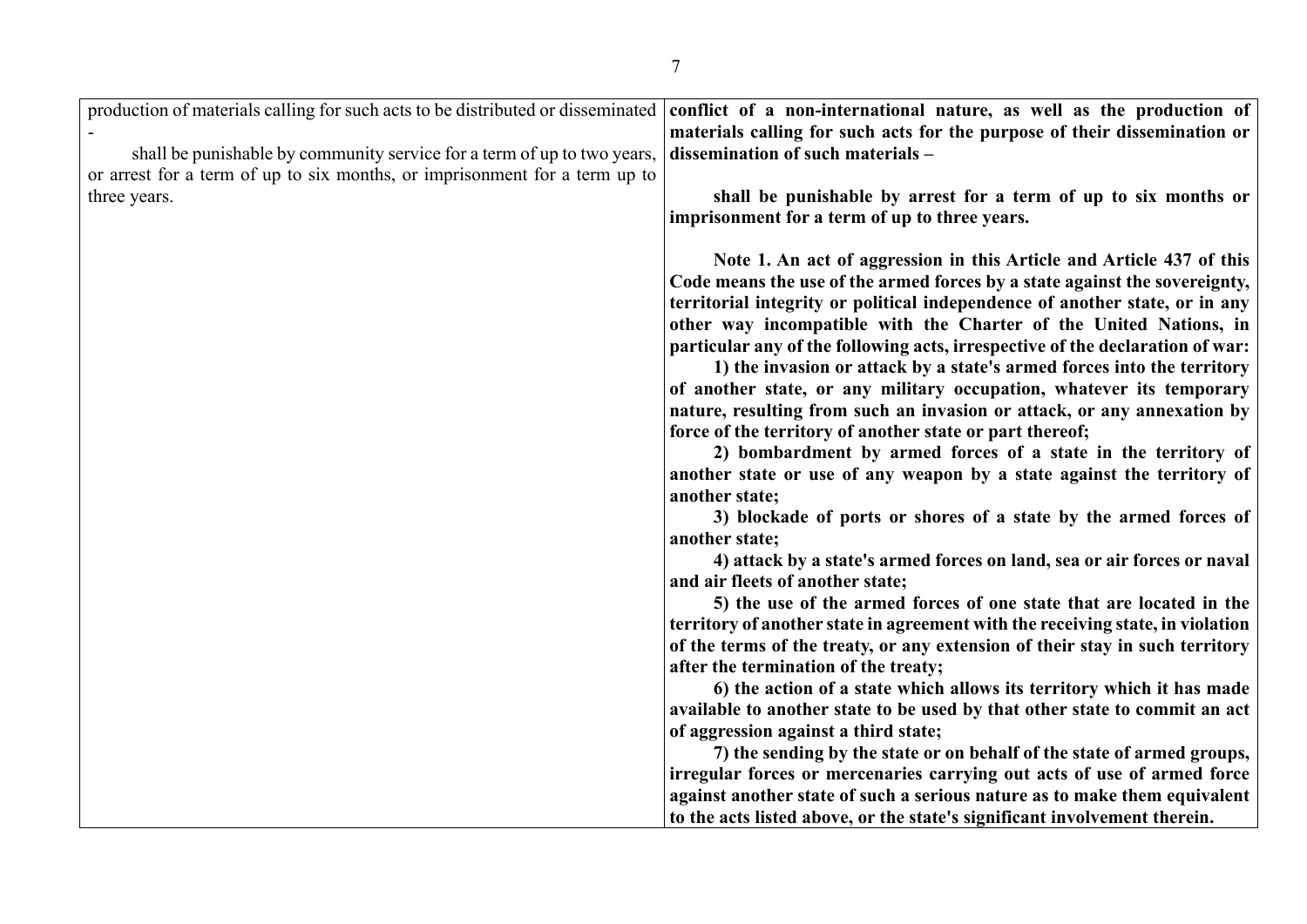|                                                                                                                                                                                                                                                                                                                                                                                                    | 2. Articles 436, 438-438-5 of this Code refer to armed conflicts of a<br>non-international nature, meaning prolonged armed clashes within the<br>territory of a state between government forces (including armed forces or<br>other state military formations) and one or more organized armed<br>formations (armed groups), exercising control over a part of the territory<br>of the state which enables them to conduct continuous and coordinated<br>hostilities, or between such formations (groups).<br>Non-international armed conflict does not include cases of public<br>nuisance and situations of internal tension (for example, mass riots,<br>terrorist acts, individual acts of violence, etc.).                                                                                                            |
|----------------------------------------------------------------------------------------------------------------------------------------------------------------------------------------------------------------------------------------------------------------------------------------------------------------------------------------------------------------------------------------------------|----------------------------------------------------------------------------------------------------------------------------------------------------------------------------------------------------------------------------------------------------------------------------------------------------------------------------------------------------------------------------------------------------------------------------------------------------------------------------------------------------------------------------------------------------------------------------------------------------------------------------------------------------------------------------------------------------------------------------------------------------------------------------------------------------------------------------|
| Article 437. Planning, preparation, starting and waging of an                                                                                                                                                                                                                                                                                                                                      | <b>Article 437. Crime of aggression</b>                                                                                                                                                                                                                                                                                                                                                                                                                                                                                                                                                                                                                                                                                                                                                                                    |
| aggressive war<br>1. The planning, preparation or starting of an aggressive war or a<br>military conflict, as well as participation in a conspiracy to commit such<br>$acts, -$<br>shall be punishable by imprisonment for a term of seven to twelve<br>years.<br>2. Waging an aggressive war or aggressive hostilities<br>shall be punishable by imprisonment for a term of ten to fifteen years. | 1. Planning, preparing, initiating or executing by a person capable<br>of effectively controlling or directing the political or military activities of<br>a state, an act of aggression which, by its nature, seriousness and scale, is<br>a gross violation of the Charter of the United Nations, -<br>shall be punishable by imprisonment for a term of ten to fifteen<br>years, or life imprisonment.<br>Note. For the purposes of Articles $437 - 438 - 5$ , 442 and 442-1 of this<br>Code, the provisions of international treaties approved by the Verkhovna<br>Rada of Ukraine and customary international law in force at the time the<br>respective act was committed, as well as the practice of applying these<br>provisions by international judicial institutions (tribunals) shall be taken<br>into account. |
| Article 438. Violation of rules of the warfare                                                                                                                                                                                                                                                                                                                                                     | Article 438. War crimes against a person                                                                                                                                                                                                                                                                                                                                                                                                                                                                                                                                                                                                                                                                                                                                                                                   |
| 1. Cruel treatment of prisoners of war or civilians, deportation of<br>civilian population for forced labor, pillage of national treasures on occupied<br>territories, use of methods of the warfare prohibited by international<br>instruments, or any other violations of rules of the warfare recognized by                                                                                     | 1. Deliberate commitment in connection with an international<br>armed conflict:<br>1) facilitating the relocation or forcible transfer of part of the<br>civilian population of the occupying state to the occupied territory or all                                                                                                                                                                                                                                                                                                                                                                                                                                                                                                                                                                                       |
| international instruments consented to by binding by the Verkhovna Rada                                                                                                                                                                                                                                                                                                                            | or part of the occupied territory, both within and outside that territory;                                                                                                                                                                                                                                                                                                                                                                                                                                                                                                                                                                                                                                                                                                                                                 |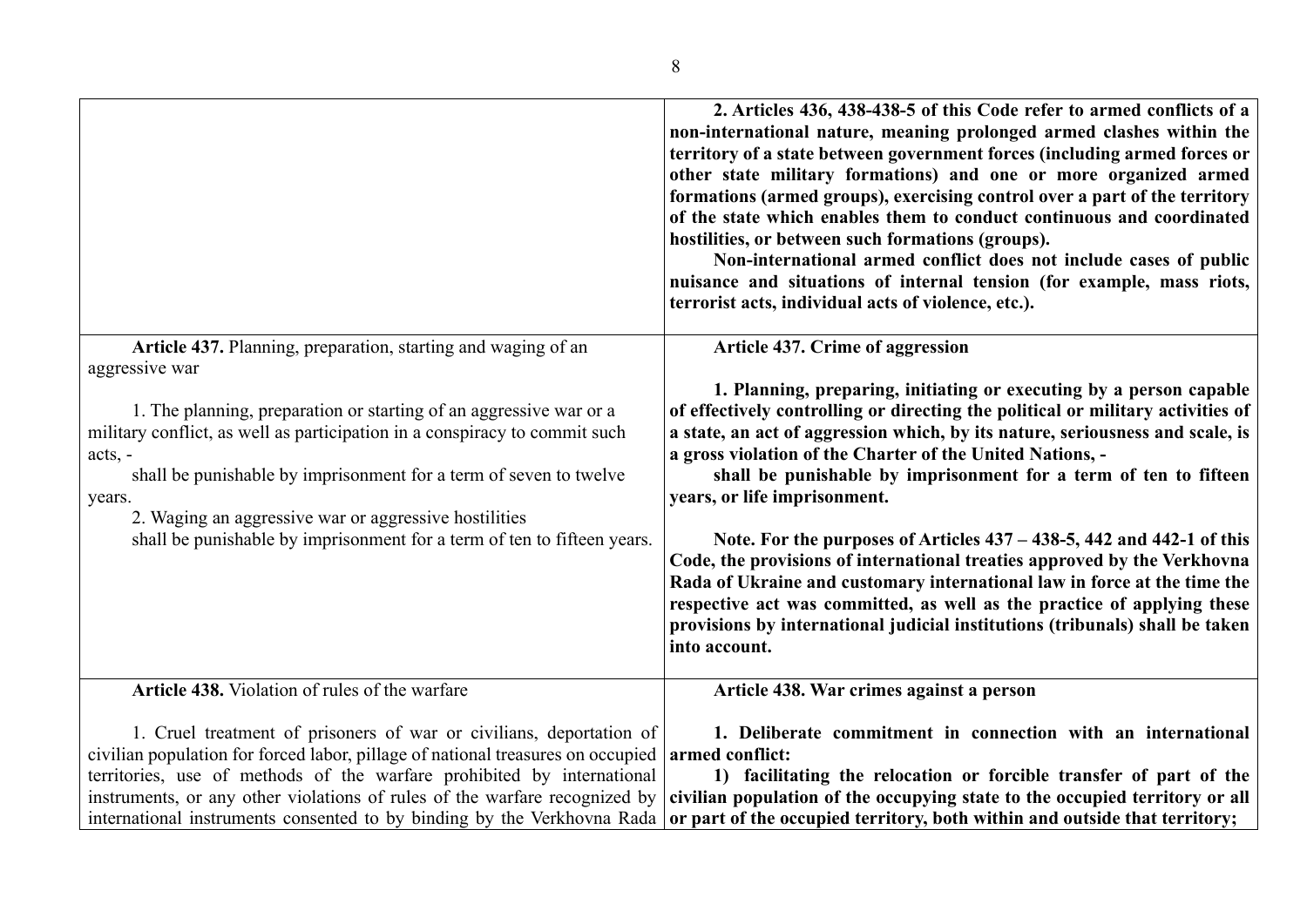| (Parliament) of Ukraine, and also giving an order to commit any such actions,<br>shall be punishable by imprisonment for a term of eight to twelve years.<br>2. The same acts accompanied with an intended murder, -<br>shall be punishable by imprisonment for a term of ten to fifteen years,<br>or life imprisonment. | 2) forcing a prisoner of war or other person under the protection of<br>international humanitarian law to serve in the armed forces of the<br>opposite side of the conflict;<br>3) forcing citizens of the opposite side of the conflict to engage in<br>hostilities against their own country, even if they were serving in the<br>armed forces of such opposite party before the armed conflict began;<br>4) unreasonable delay in repatriation of a prisoner of war or another<br>person under the protection of international humanitarian law after the<br>end of hostilities, -<br>shall be punishable by imprisonment for a term of six to twelve<br>years.                                                                                                                                                                                                                                                                                                                                                                                                                                                                                                                                                                                                                                           |
|--------------------------------------------------------------------------------------------------------------------------------------------------------------------------------------------------------------------------------------------------------------------------------------------------------------------------|--------------------------------------------------------------------------------------------------------------------------------------------------------------------------------------------------------------------------------------------------------------------------------------------------------------------------------------------------------------------------------------------------------------------------------------------------------------------------------------------------------------------------------------------------------------------------------------------------------------------------------------------------------------------------------------------------------------------------------------------------------------------------------------------------------------------------------------------------------------------------------------------------------------------------------------------------------------------------------------------------------------------------------------------------------------------------------------------------------------------------------------------------------------------------------------------------------------------------------------------------------------------------------------------------------------|
|                                                                                                                                                                                                                                                                                                                          | 2. Deliberate commission (causing) in connection with an<br>international armed conflict or a non-international armed conflict with<br>respect to a person under the protection of international humanitarian<br>law:<br>1) deportation of population, that is, forcible and in the absence of<br>grounds under international law transfer (eviction) of one or more persons<br>from the territory in which they are lawfully present, to the territory of<br>another state;<br>2) the forcible transfer of the population, that is, forced and in the<br>absence of grounds provided for by international law, the transfer<br>(eviction) of one or more persons from the territory in which they were<br>lawfully present to another locality within the same state;<br>3) recruitment or involvement of persons under the age of fifteen<br>years in the armed forces or other state military formations, or other<br>entities (groups) involved in the armed conflict, as well as the use of such<br>persons for participation in hostilities;<br>4) deprivation of a person under the protection of international<br>humanitarian law, the right to a fair and independent trial;<br>5) acts that violate human dignity;<br>6) capturing or holding a person as a hostage;<br>7) unlawful imprisonment; |
|                                                                                                                                                                                                                                                                                                                          | 8) rape, sexual exploitation, forced prostitution, forced pregnancy,                                                                                                                                                                                                                                                                                                                                                                                                                                                                                                                                                                                                                                                                                                                                                                                                                                                                                                                                                                                                                                                                                                                                                                                                                                         |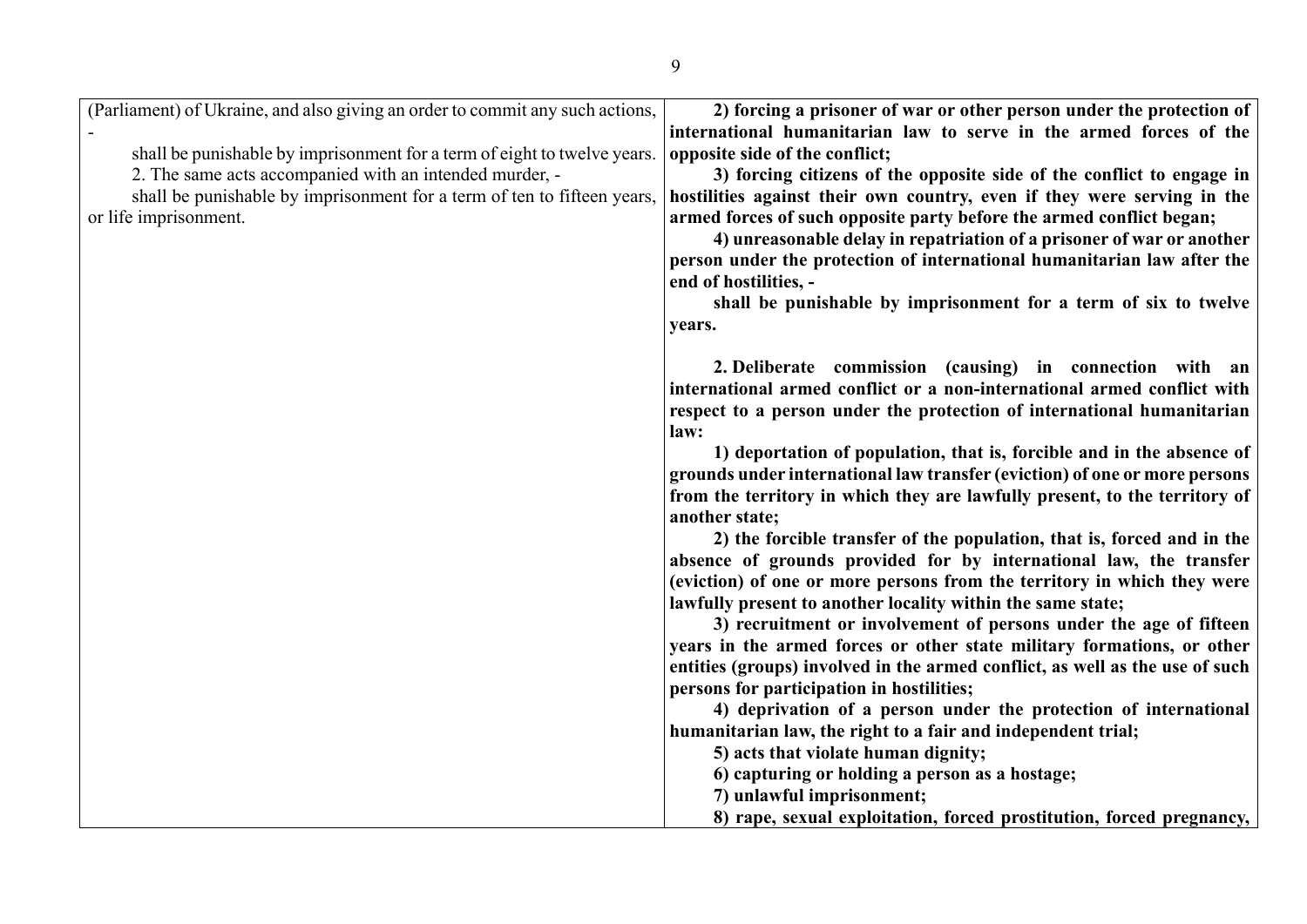**forced sterilization or any other form of sexual abuse; 9) torture or other inhumane treatment dangerous to life or health at the time of infliction, including unlawful conduct of any kind of experiments on a person, the use of illegal methods of treatment; 10) causing moderate or severe bodily harm; 11) injuring of a person referred to in subparagraph 3 of paragraph 2 of the note to this article, shall be punishable by imprisonment for a term of seven to fifteen years. 3. Committing a premeditated murder in connection with an international armed conflict or a non-international armed conflict against a person under the protection of international humanitarian law, shall be punishable by imprisonment for a term of ten to fifteen years, or life imprisonment. Note. 1. In Articles 438-438-5 of this Code, an armed conflict of an international nature shall be understood to mean any conflict between two or more states with the use of armed forces. An armed conflict of an international nature also takes place in all cases of partial or complete occupation of the territory of the state, even if there is no any armed resistance. 2. In Articles 438 and 438-2 of this Code persons protected by international humanitarian law shall be understood to mean: 1) in the context of an international armed conflict, any person protected under the Geneva Conventions for the Protection of Victims of War of 12 August 1949 and the Additional Protocol to the Geneva Conventions of 12 August 1949 for the Protection of Victims of International Armed Conflicts (Protocol I) of 8 June 1977, including the sick, injured, shipwrecked, prisoners of war, medical and religious personnel and civilians; 2) in the context of a non-international armed conflict, any person** 

**protected under Article 3, common for the Geneva Conventions for the Protection of Victims of War of 12 August 1949 and the Additional**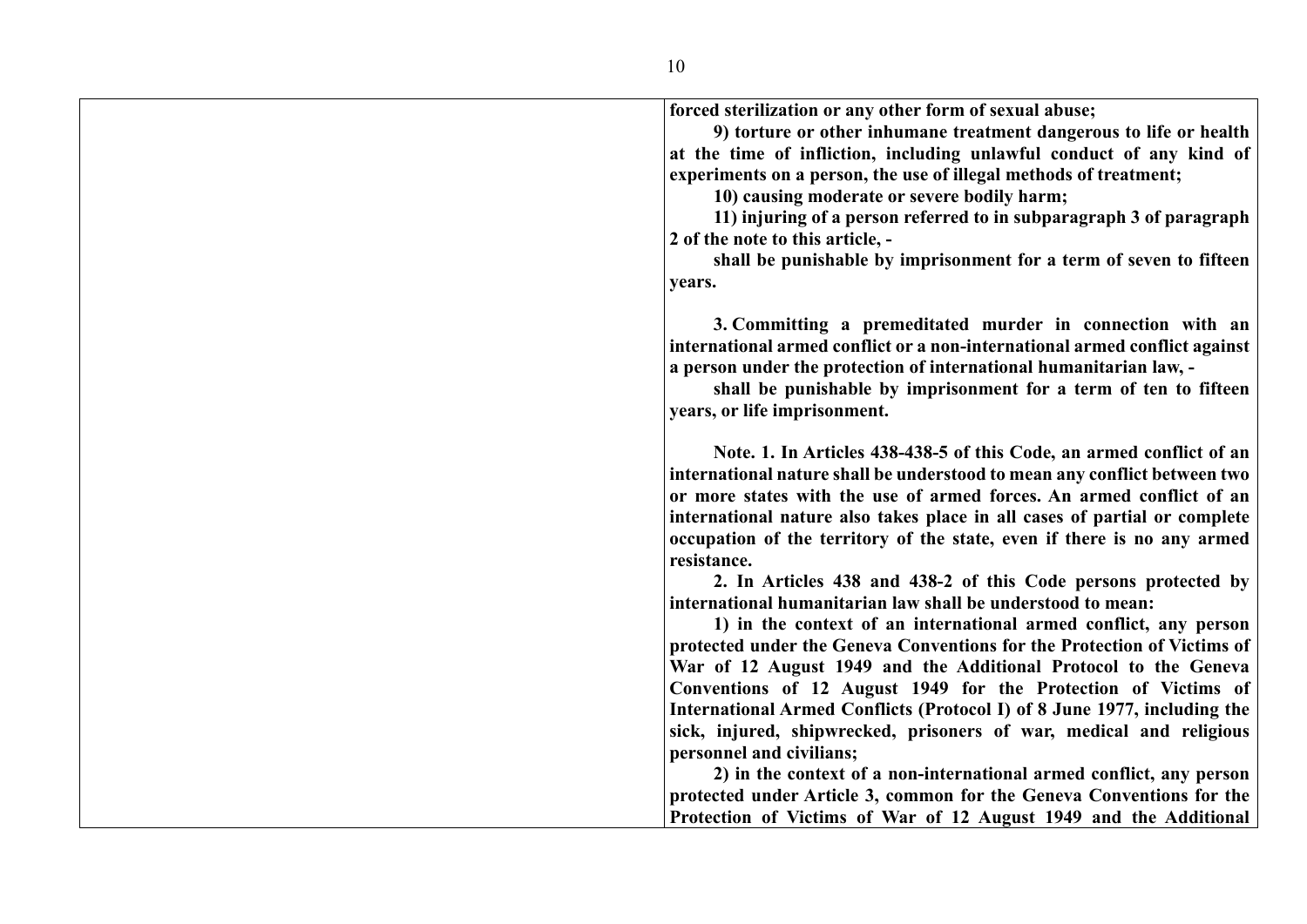**Protocol to the Geneva Conventions of 12 August 1949, that concerns the protection of victims of non-international armed conflicts (Protocol II), dated 8 June 1977, including sick, injured, shipwrecked, persons not directly involved in hostilities and are under the control of the Party to the conflict, including persons who had previously participated in hostilities on the opposite side of the conflict;**

**3) in the context of an international armed conflict or a noninternational armed conflict, members of the armed forces or persons directly involved in hostilities (combatants) who have laid down their weapons or for any other reason have more means of defense (hors de combat) and are not under the control of the opposite side of the conflict.**

**3. For the purposes of Articles 438-438-5 of this Code, an act shall be deemed to have been committed in connection with an armed conflict in cases where the existence of an armed conflict has significantly affected the person's ability to commit the act he or she is charged with, or the manner in which the act was committed, or the purpose for which it was committed.**

**4. Direct transfer in this article shall be understood to mean the relocation of persons from the civilian population of the occupying State to the occupied territory, regardless of their consent, which is organized, coordinated or controlled by persons exercising power or authority on behalf of the occupying State.**

**Indirect transfer referred to in this article shall be understood to mean the creation by persons exercising power or authority on behalf of the occupying State of such living conditions as have induced or forced persons from the civilian population of the occupying State to relocate to the occupied territory, or persons from the occupied territory to be relocated within and beyond that territory.**

**5. The deprivation of the right to a fair and proper trial in this Article shall be understood to be a violation of the legal (procedural) guarantees provided for in Articles 84, 86, 87, 99, 103-106 of the Geneva Convention on the Treatment of Prisoners of War of 12 August 1949, Articles 33, 67, 71-74, 117 of the Convention for the Protection of the Civilian Population during the War of 12 August 1949, subparagraph (d)**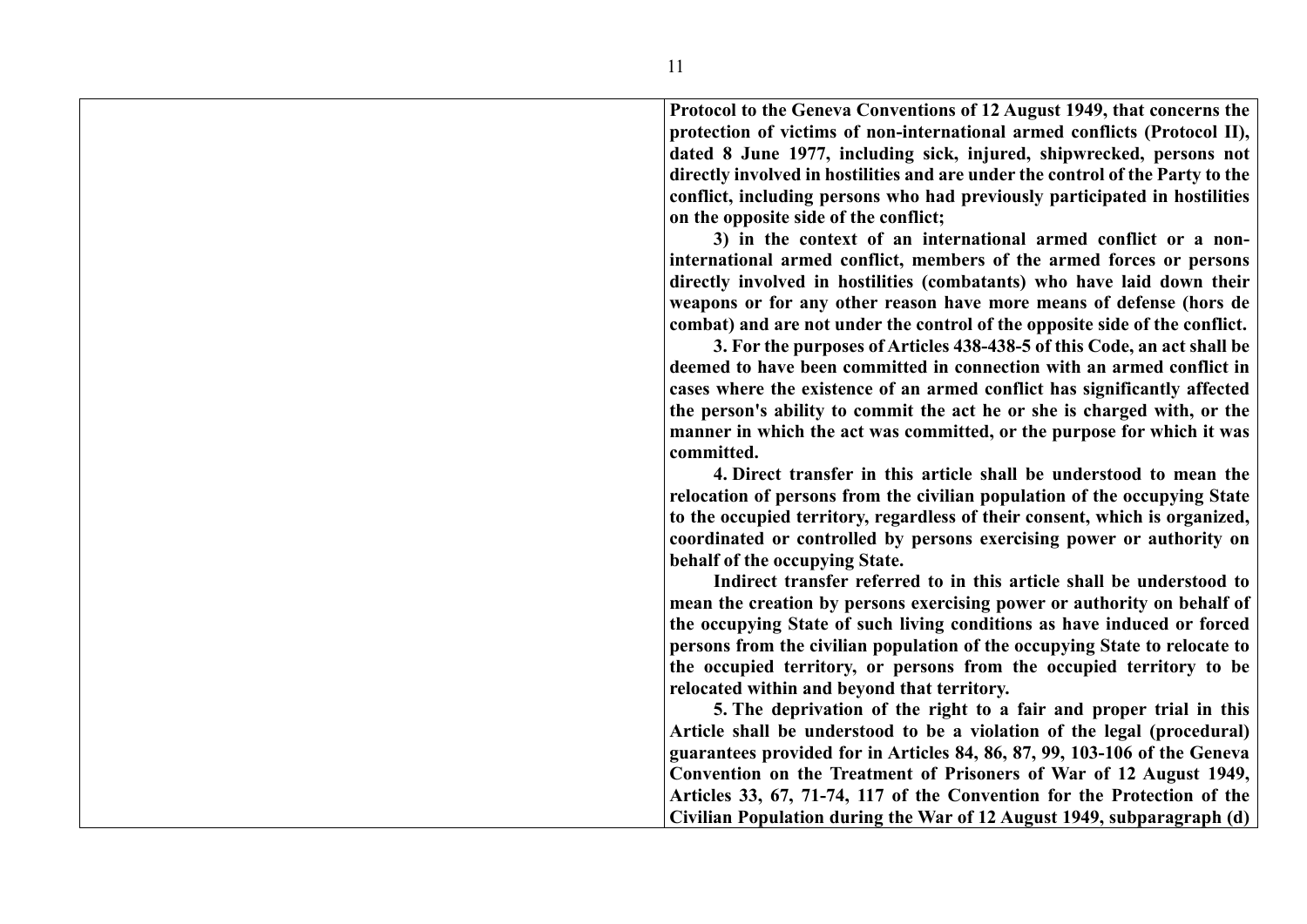| of Article 3, paragraph 1, common to these conventions of 12 August 1949,<br>Article 75 of the Additional Protocol to the Geneva Conventions of 12<br>August 1949 concerning the protection of my victims national armed<br>conflicts (Protocol I) of 8 June 1977, Article 6 of the Additional Protocol<br>to the Geneva Conventions of 12 August 1949 relating to the Protection of<br>Victims of Non-International Armed Conflicts (Protocol II), of 8 June<br>1977, paragraph (h) of Article 23 of Annex to the IV Convention on the<br>Laws and Customs of the Land War and its Annex: Regulations on the<br>Laws and Customs of the War on Land, of 18 October 1907.<br>6. Under Articles 438 and 442-1 of this Code, forced pregnancy<br>means the unlawful deprivation of liberty of any woman who has been<br>made pregnant by force, with a view to altering the ethnic composition of<br>any population or committing other violations of international<br>humanitarian law with a nature of war crimes or crimes against humanity.<br>7. Torture in this Article shall be understood as the acts provided for<br>in Article 127 of this Code.<br>8. Other inhuman treatment in this article shall be understood to<br>mean acts that caused severe physical pain or physical or moral suffering,<br>in the absence of signs of torture.<br>9. An act that violates human dignity in this article should be<br>understood as an insult, humiliation or other act with respect to a person<br>(including that committed against a deceased person) which, given the<br>cultural identity of such a person, harmed his or her human dignity but<br>did not cause severe physical pain or physical or moral suffering. |
|-------------------------------------------------------------------------------------------------------------------------------------------------------------------------------------------------------------------------------------------------------------------------------------------------------------------------------------------------------------------------------------------------------------------------------------------------------------------------------------------------------------------------------------------------------------------------------------------------------------------------------------------------------------------------------------------------------------------------------------------------------------------------------------------------------------------------------------------------------------------------------------------------------------------------------------------------------------------------------------------------------------------------------------------------------------------------------------------------------------------------------------------------------------------------------------------------------------------------------------------------------------------------------------------------------------------------------------------------------------------------------------------------------------------------------------------------------------------------------------------------------------------------------------------------------------------------------------------------------------------------------------------------------------------------------------------------------------------------------|
|                                                                                                                                                                                                                                                                                                                                                                                                                                                                                                                                                                                                                                                                                                                                                                                                                                                                                                                                                                                                                                                                                                                                                                                                                                                                                                                                                                                                                                                                                                                                                                                                                                                                                                                               |
| Article 438-1. War crimes against property<br>1. Deliberate commitment in connection with an international                                                                                                                                                                                                                                                                                                                                                                                                                                                                                                                                                                                                                                                                                                                                                                                                                                                                                                                                                                                                                                                                                                                                                                                                                                                                                                                                                                                                                                                                                                                                                                                                                    |
| armed conflict or armed conflict of a non-international nature of seizure                                                                                                                                                                                                                                                                                                                                                                                                                                                                                                                                                                                                                                                                                                                                                                                                                                                                                                                                                                                                                                                                                                                                                                                                                                                                                                                                                                                                                                                                                                                                                                                                                                                     |
| or damage or destruction of property, if it is not justified by military<br>$necessity -$                                                                                                                                                                                                                                                                                                                                                                                                                                                                                                                                                                                                                                                                                                                                                                                                                                                                                                                                                                                                                                                                                                                                                                                                                                                                                                                                                                                                                                                                                                                                                                                                                                     |
| shall be punishable by imprisonment for a term of six to twelve<br>years.                                                                                                                                                                                                                                                                                                                                                                                                                                                                                                                                                                                                                                                                                                                                                                                                                                                                                                                                                                                                                                                                                                                                                                                                                                                                                                                                                                                                                                                                                                                                                                                                                                                     |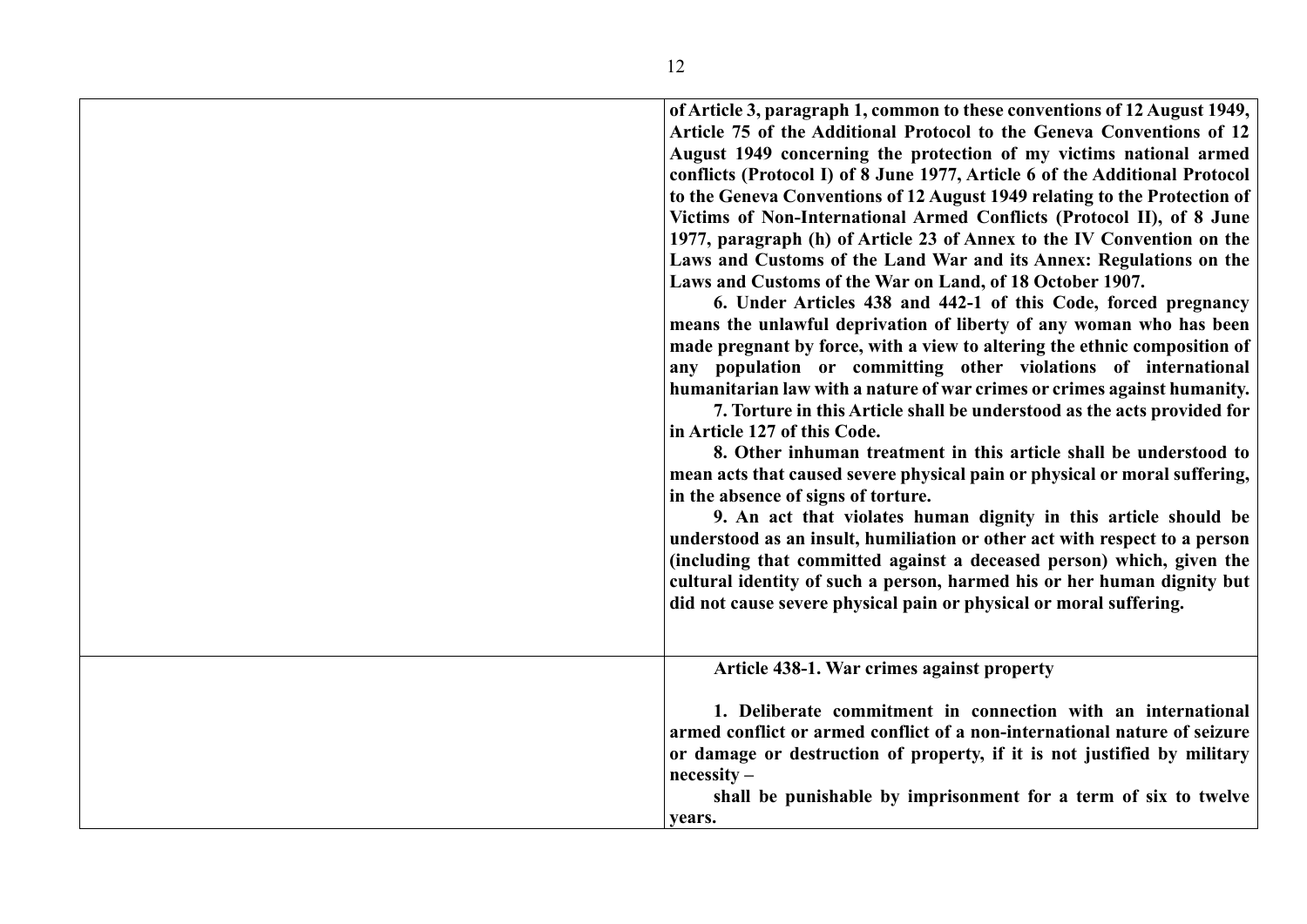|               | 2. The same acts, if they are large-scale, -<br>shall be punishable by imprisonment for a term of ten to fifteen<br>years.<br>Note. Seizure of property in this article and article 438-5 of this Code<br>should be understood as any restriction or deprivation of the owner of<br>such property (state, natural or legal person) of the opportunity to<br>exercise the competence that form the right to property.                                                                                                                                                                                                                                                                                                                                                                                                                                 |
|---------------|------------------------------------------------------------------------------------------------------------------------------------------------------------------------------------------------------------------------------------------------------------------------------------------------------------------------------------------------------------------------------------------------------------------------------------------------------------------------------------------------------------------------------------------------------------------------------------------------------------------------------------------------------------------------------------------------------------------------------------------------------------------------------------------------------------------------------------------------------|
| <b>Absent</b> | Article 438-2. War crimes involving the use of prohibited methods of<br>warfare                                                                                                                                                                                                                                                                                                                                                                                                                                                                                                                                                                                                                                                                                                                                                                      |
|               | 1. Deliberate commission (implementation) in connection with an<br>international armed conflict or a non-international armed conflict:<br>1) the use of the presence of civilians or other persons under the<br>protection of international humanitarian law to protect a particular<br>locality, area or armed forces from hostilities;<br>2) statements that there will be no mercy, that is, statements<br>addressed to persons engaged in hostilities on the opposite side of the<br>conflict, that in the event of termination of participation in the hostilities,<br>these persons will not be able to take advantage of the guarantees<br>contained in international humanitarian standards rights, but will be<br>deprived of life or left in a state of danger, -<br>shall be punishable by imprisonment for a term of six to eight years. |
|               | 2. Deliberate commission (implementation) in connection with an<br>international armed conflict or a non-international armed conflict:<br>1) attacks on an unsecured and non-military target, settlement, or<br>object;                                                                                                                                                                                                                                                                                                                                                                                                                                                                                                                                                                                                                              |
|               | 2) assault that knowingly to the perpetrator constitutes a risk of<br>death or injury to civilians, damage to civilian objects or extensive, long-<br>term and serious damage to the environment that is clearly<br>disproportionate to the specific and directly anticipated military<br>advantage;                                                                                                                                                                                                                                                                                                                                                                                                                                                                                                                                                 |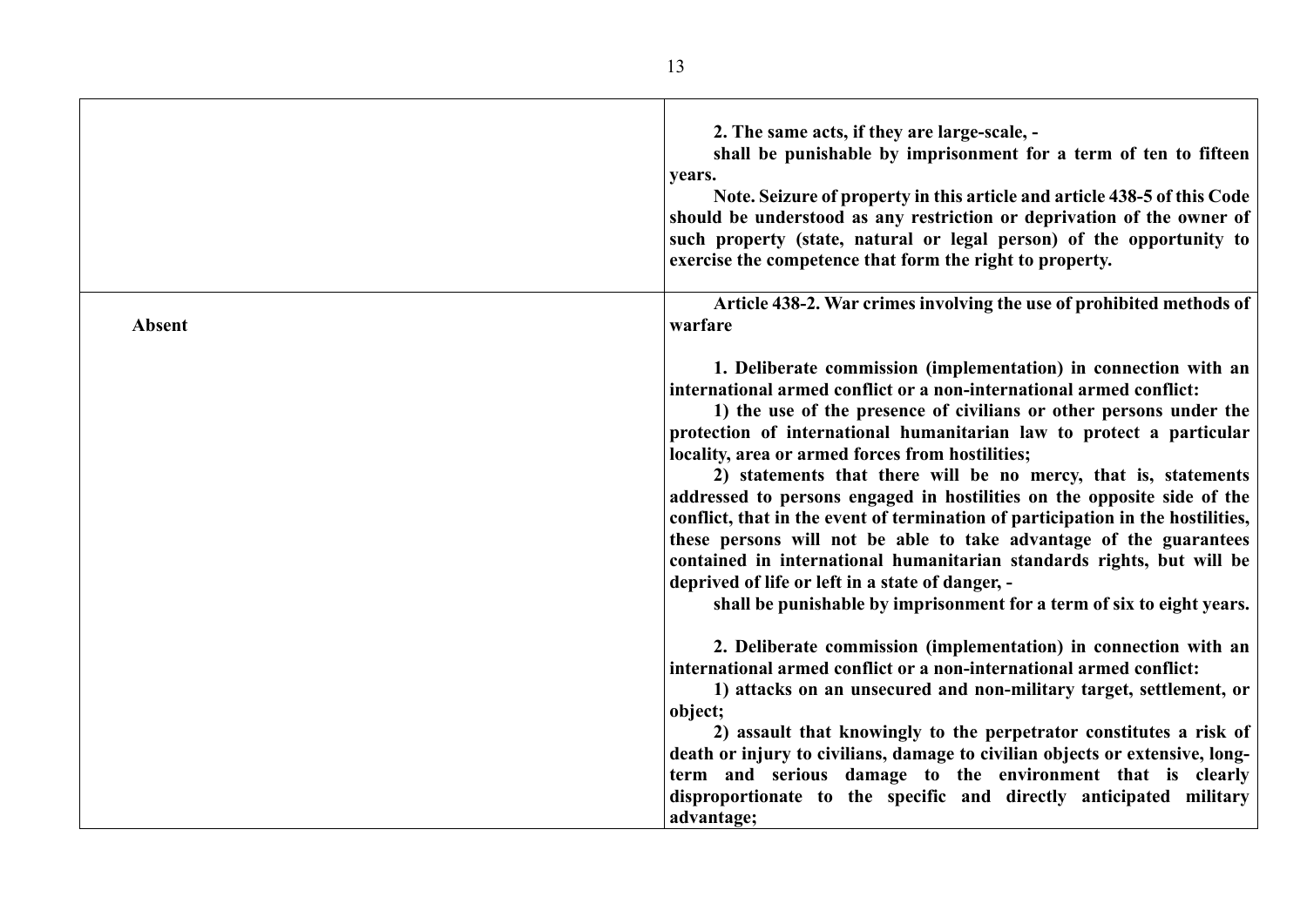**3) attacks on installations or structures containing dangerous forces, which could have caused, knowingly for the perpetrator, excessive destruction or injury to civilians or to cause excessive damage to civilian objects; 4) attacks on a building intended for the purpose of religion, education, art, science or charity, historical monuments, hospitals or places of focus for the sick and wounded, if this is not a military target; 5) attacks on a non-military civilian target; 6) attacks on civilians or individuals who are not directly involved in hostilities 7) acts aimed at creating hunger for the civilian population as a method of warfare, by depriving it of the items necessary for the survival, including by creating obstacles to the provision of assistance under the Geneva Conventions for the Protection of War Victims of 12 August 1949; 8) injuring a combatant with the use of treachery, shall be punishable by imprisonment for a term of seven to fifteen years. 3. Committing (implementation) treachery in connection with an international armed conflict or armed conflict of a non-international nature, provided for in paragraph 1 or 2 of this Article, if it caused grievous bodily harm or death of a combatant from the opposite side of the conflict or a civilian person, as well as killing of a combatant with the use of treachery, shall be punishable by imprisonment for a term of ten to fifteen years, or life imprisonment. Note. 1. In this article, treachery refers to acts intended to inspire confidence of a combatant that belongs to the opposite party to the conflict and to make him / her believe that he or she is entitled to the protection or is required to provide such protection in accordance with the rules of international humanitarian law, to further betray such confidence in the future.**

**2. Installations and structures in this article shall be understood as**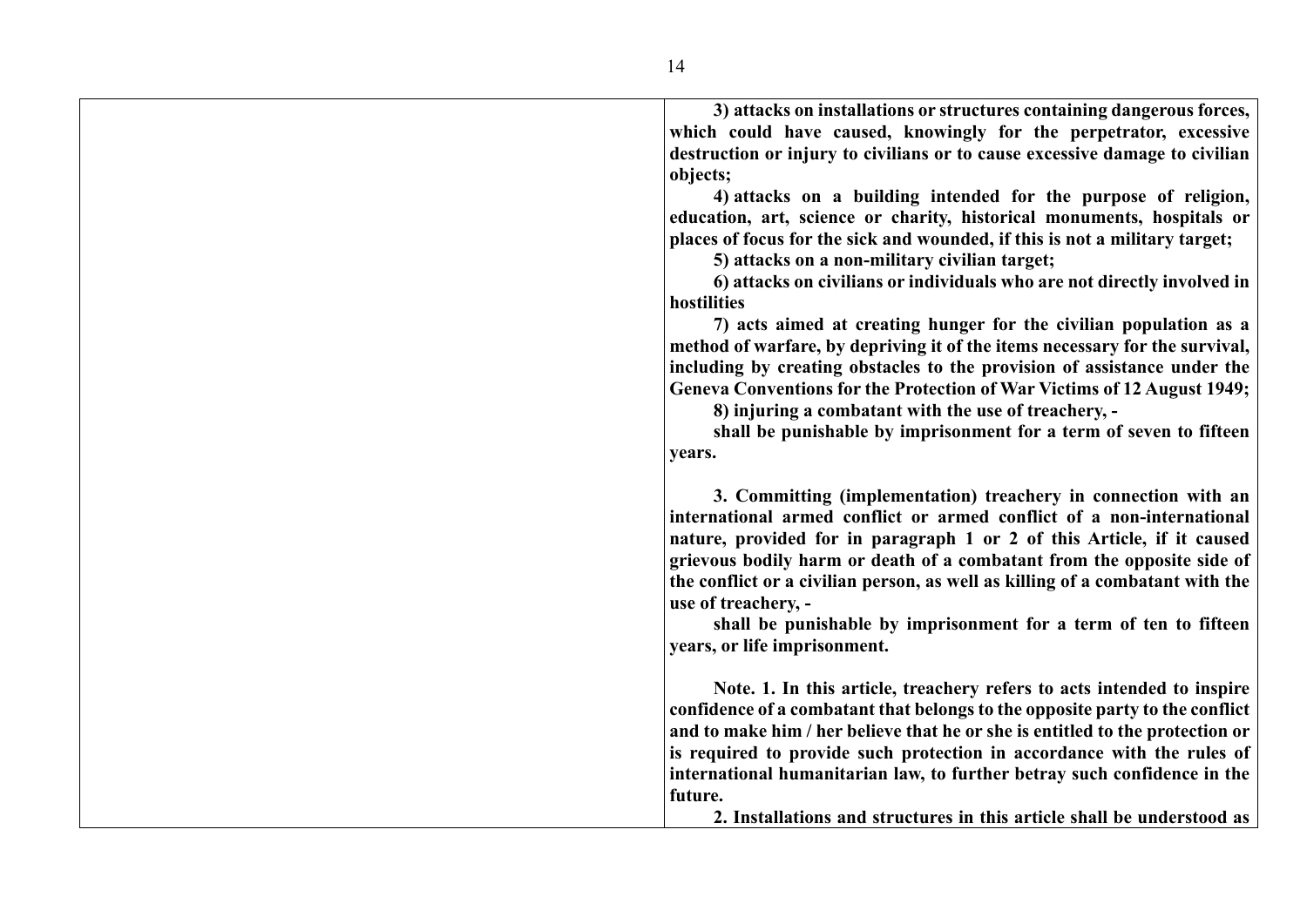|        | dams, chemical and oil plants, nuclear power plants, even if they are<br>military facilities.                                                                                                                                                                                                                                                                                                          |
|--------|--------------------------------------------------------------------------------------------------------------------------------------------------------------------------------------------------------------------------------------------------------------------------------------------------------------------------------------------------------------------------------------------------------|
| Absent | Article 438-3. War crimes consisting of the use of prohibited<br>methods of warfare                                                                                                                                                                                                                                                                                                                    |
|        | 1. Usage in connection with an international armed conflict or<br>armed conflict of a non-international nature of prohibited methods of<br>warfare, prohibited by international humanitarian law, including<br>weapons, ammunition, or equipment that cause excessive damage or<br>suffering, or are indiscriminate in nature -<br>shall be punishable by imprisonment for a term of six to ten years. |
|        | 2. The same act, if it caused grievous bodily harm to a person<br>belonging to the opposite side of the conflict or to a person from the<br>civilian population, -<br>shall be punishable by imprisonment for a term of seven to twelve<br>years.                                                                                                                                                      |
|        | 3. The act provided for in paragraph 1 of this Article, if it caused the<br>death of a person belonging to the opposite side of the conflict or a person<br>from the civilian population, -<br>shall be punishable by imprisonment for a term of ten to fifteen<br>years, or life imprisonment.                                                                                                        |
|        | Note. For the purposes of this Article, the use of prohibited by<br>international humanitarian law methods of warfare must include:<br>1) poison or poisoned weapons;<br>2) suffocating, poisonous or other similar gases and any similar<br>liquids, materials or agents;                                                                                                                             |
|        | 3) bullets that are easily torn or flattened in the human body, such<br>as shell bullets, the hard shell of which does not cover the entire heart or<br>have cuts;<br>4) chemical weapons;                                                                                                                                                                                                             |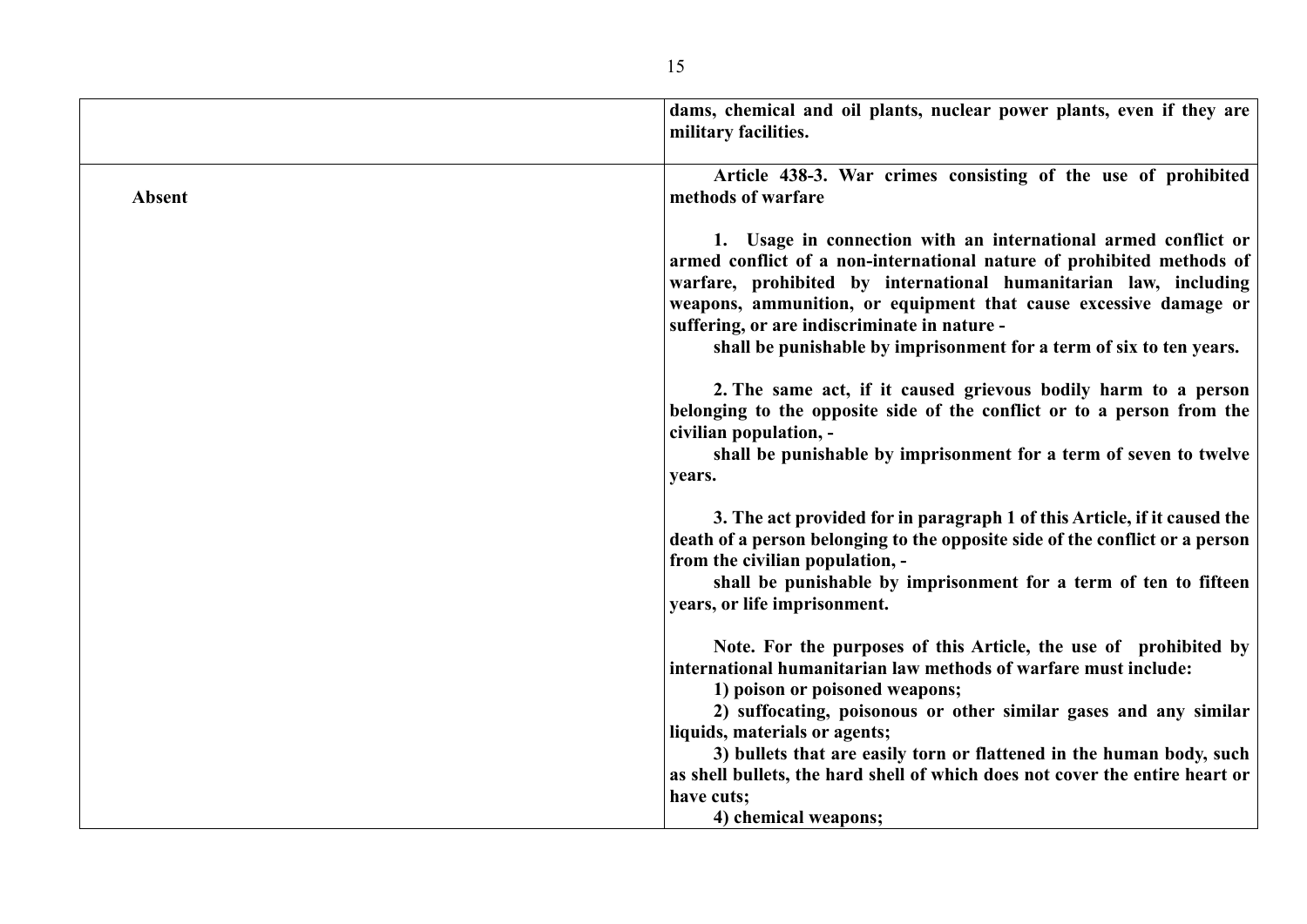|        | 5) weapons with the main action to cause damage with fragments<br>that are not detected in the human body by X-rays;<br>6) laser weapons specially designed for use in hostilities only or in<br>particular to cause permanent blindness to unprotected human eyes;<br>7) weapons that use microbiological or other biological agents or                                                                                                                                                                                                                                                                                                                                                                                                                                                                          |
|--------|-------------------------------------------------------------------------------------------------------------------------------------------------------------------------------------------------------------------------------------------------------------------------------------------------------------------------------------------------------------------------------------------------------------------------------------------------------------------------------------------------------------------------------------------------------------------------------------------------------------------------------------------------------------------------------------------------------------------------------------------------------------------------------------------------------------------|
| Absent | toxins, regardless of their origin or method of production.<br>Article 438-4. War crimes against humanitarian operations and use<br>of symbols                                                                                                                                                                                                                                                                                                                                                                                                                                                                                                                                                                                                                                                                    |
|        | 1. Deliberately attacking in connection with an international armed<br>conflict or a non-international armed conflict:<br>1) personnel, facilities, materials, equipment, units or vehicles<br>engaged in the delivery of humanitarian assistance or peacekeeping<br>missions in accordance with the Charter of the United Nations, as long as<br>they are entitled to the protection enjoyed by civilians or civilian objects<br>in accordance with international law;<br>2) buildings, materials, equipment, medical facilities or vehicles with<br>the appropriately marked distinctive emblem or distinctive mark<br>established by international humanitarian law, or personnel authorized to<br>use such emblems or marks, -<br>shall be punishable by imprisonment for a term of seven to twelve<br>years. |
|        | 2. The same act, if it caused the death of the victim or caused<br>grievous bodily harm, -<br>shall be punishable by imprisonment for a term of ten to fifteen<br>years, or life imprisonment.                                                                                                                                                                                                                                                                                                                                                                                                                                                                                                                                                                                                                    |
|        | 3. The unlawful use in the course of an international armed conflict<br>or an armed conflict of a non-international character the distinctive<br>emblem or distinctive mark established by international humanitarian<br>law, the flag of a parliamentarian or flag, military insignia or the uniform<br>of an enemy or the United Nations, which caused grievous bodily harm or                                                                                                                                                                                                                                                                                                                                                                                                                                  |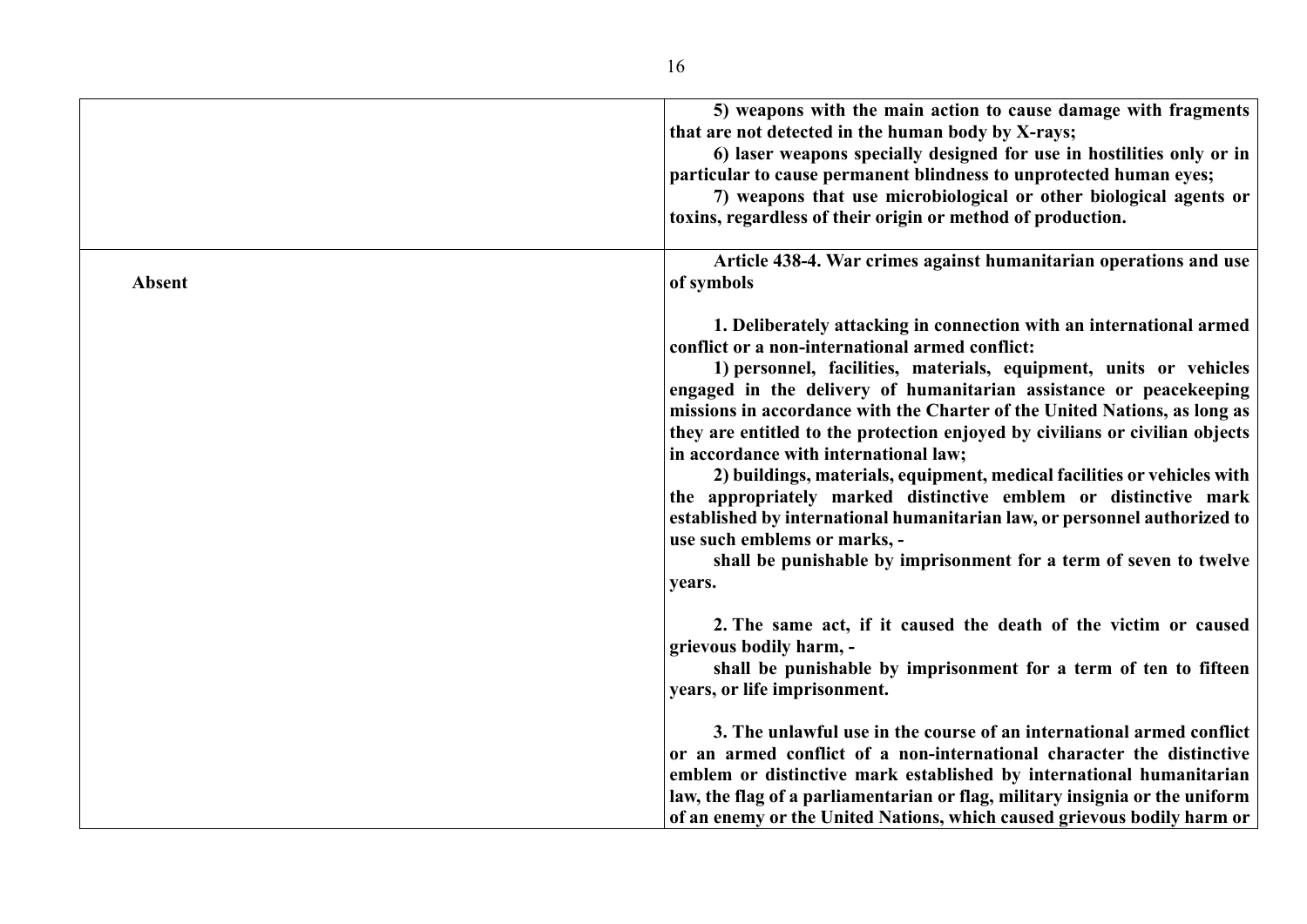|               | death of the victim, -                                                                             |
|---------------|----------------------------------------------------------------------------------------------------|
|               | shall be punishable by imprisonment for a term of seven to fifteen<br>years, or life imprisonment. |
|               |                                                                                                    |
|               | Note. In this article, the emblem established by international                                     |
|               | humanitarian law shall be understood to mean the emblems defined in the                            |
|               | Convention for the Amelioration of the Condition of the Wounded and                                |
|               | Sick in Armed Forces in the Field of August 12, 1949, the Convention (II)                          |
|               | for the Amelioration of the Condition of Wounded, Sick and                                         |
|               | Shipwrecked Members of Armed Forces at Sea of 12 August 1949, the                                  |
|               | Additional Protocol to the Geneva Conventions of 12 August 1949,                                   |
|               | concerning the adoption of the additional distinctive emblem (Protocol                             |
|               | III) of 08 December 2005 and the Convention for the Protection of                                  |
|               | Cultural Property in the case of military conflict of 14 May 1954.                                 |
|               | Article 438-5. War crimes against cultural properties protected by                                 |
| <b>Absent</b> | international humanitarian law                                                                     |
|               |                                                                                                    |
|               | 1. Deliberate committing in connection with an international armed                                 |
|               | conflict or an armed conflict of a non-international nature, contrary to the                       |
|               | norms of international humanitarian law, in relation to a cultural                                 |
|               | property protected by international humanitarian law attacks, seizure or                           |
|               | act of vandalism, -                                                                                |
|               | shall be punishable by imprisonment for a term of seven to thirteen                                |
|               | years.                                                                                             |
|               | 2. Actions provided for in part one of this article, if they are of a                              |
|               | large-scale nature or have been committed in relation to a cultural                                |
|               | property under enhanced protection, a unique cultural property or a                                |
|               | World Heritage Site, -                                                                             |
|               | shall be punishable by imprisonment for a term of seven to fifteen                                 |
|               | years.                                                                                             |
|               |                                                                                                    |
|               | 3. Deliberate use in connection with an international armed conflict                               |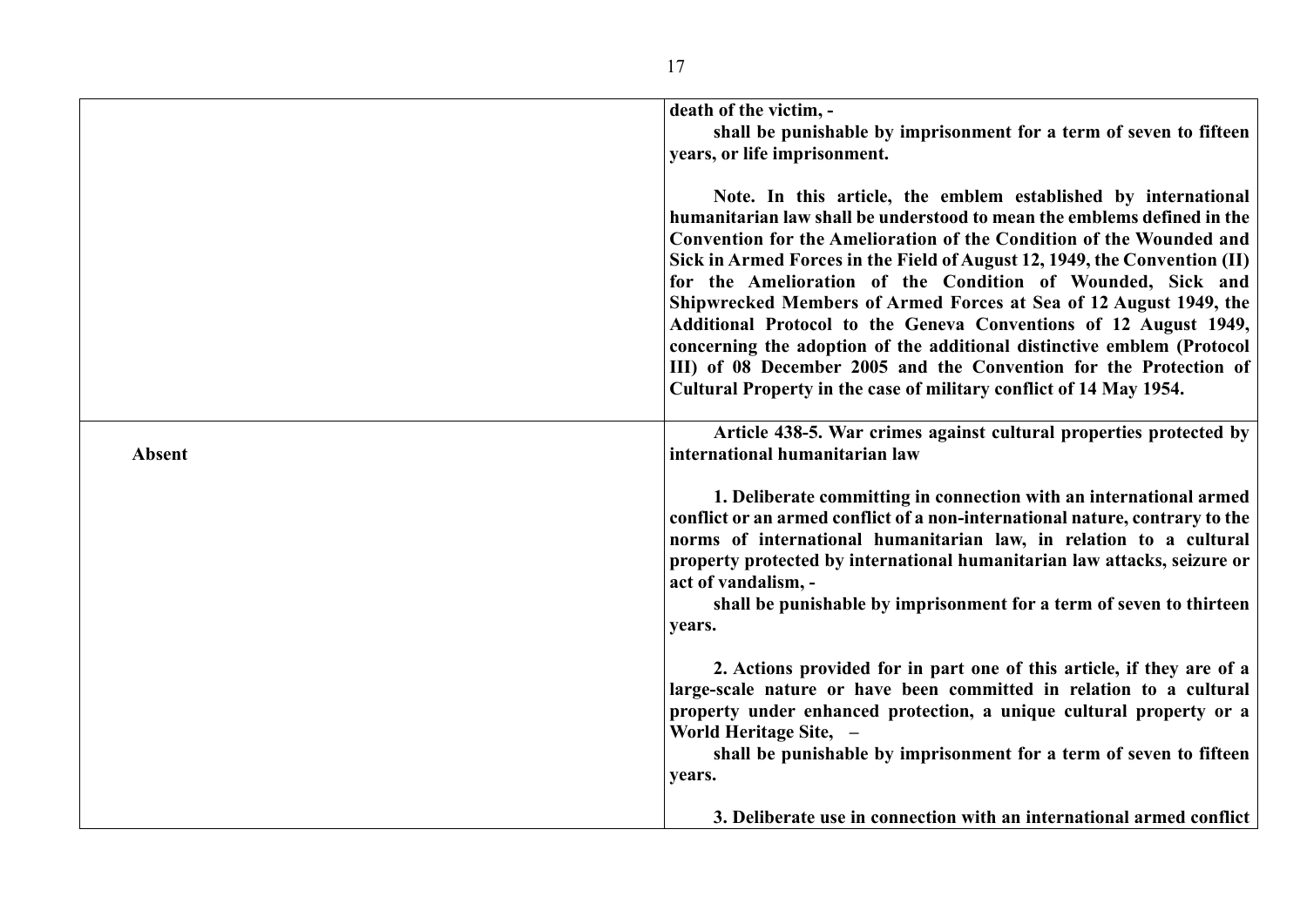| or an armed conflict of a non-international nature, contrary to the norms<br>of international humanitarian law, of cultural property under enhanced<br>protection or adjacent places to support hostilities, -<br>shall be punishable by imprisonment for a term of eight to twelve<br>years.                                                                                                                                                                                                                                                                                                                                                                                                                                                                                                                                                                                                                                                                                                                                                                                                                                                                                                                                                                                                                                                                                                                                     |
|-----------------------------------------------------------------------------------------------------------------------------------------------------------------------------------------------------------------------------------------------------------------------------------------------------------------------------------------------------------------------------------------------------------------------------------------------------------------------------------------------------------------------------------------------------------------------------------------------------------------------------------------------------------------------------------------------------------------------------------------------------------------------------------------------------------------------------------------------------------------------------------------------------------------------------------------------------------------------------------------------------------------------------------------------------------------------------------------------------------------------------------------------------------------------------------------------------------------------------------------------------------------------------------------------------------------------------------------------------------------------------------------------------------------------------------|
| 4. The actions provided for in part three of this article, if they are of<br>a large-scale nature, -<br>shall be punishable by imprisonment for a term of ten to fifteen<br>years.                                                                                                                                                                                                                                                                                                                                                                                                                                                                                                                                                                                                                                                                                                                                                                                                                                                                                                                                                                                                                                                                                                                                                                                                                                                |
| Note: 1. The cultural property in this Article and Article 445-1 of this<br>Code should be understood as movable and immovable property,<br>buildings and centers provided for in Article 1 of the Convention for the<br>Protection of Cultural Property in the Event of Armed Conflict of 14 May<br>1954, which are under general, special or enhanced protection under<br>international humanitarian law. The list of cultural property under<br>special protection is contained in the International Register of Cultural<br><b>Property under Special Protection.</b><br>2. The cultural property under enhanced protection in this Article<br>shall should be understood as the cultural property included in the<br><b>International List of Cultural Property under Enhanced Protection.</b><br>3. The unique cultural property in this article should be understood<br>as the cultural property belonging to objects of national cultural heritage,<br>objects of cultural heritage of national value entered in the State register<br>of immovable monuments of Ukraine, unique monuments of the Museum<br>fund of Ukraine, unique documents of the National Archival Fund,<br>especially valuable, rare documents and collections. This definition<br>applies only to acts the subject of which have been the cultural properties<br>of Ukraine.<br>4. The act of vandalism in this article should be understood as the |
| intentional demolition, destruction or damage of cultural property.                                                                                                                                                                                                                                                                                                                                                                                                                                                                                                                                                                                                                                                                                                                                                                                                                                                                                                                                                                                                                                                                                                                                                                                                                                                                                                                                                               |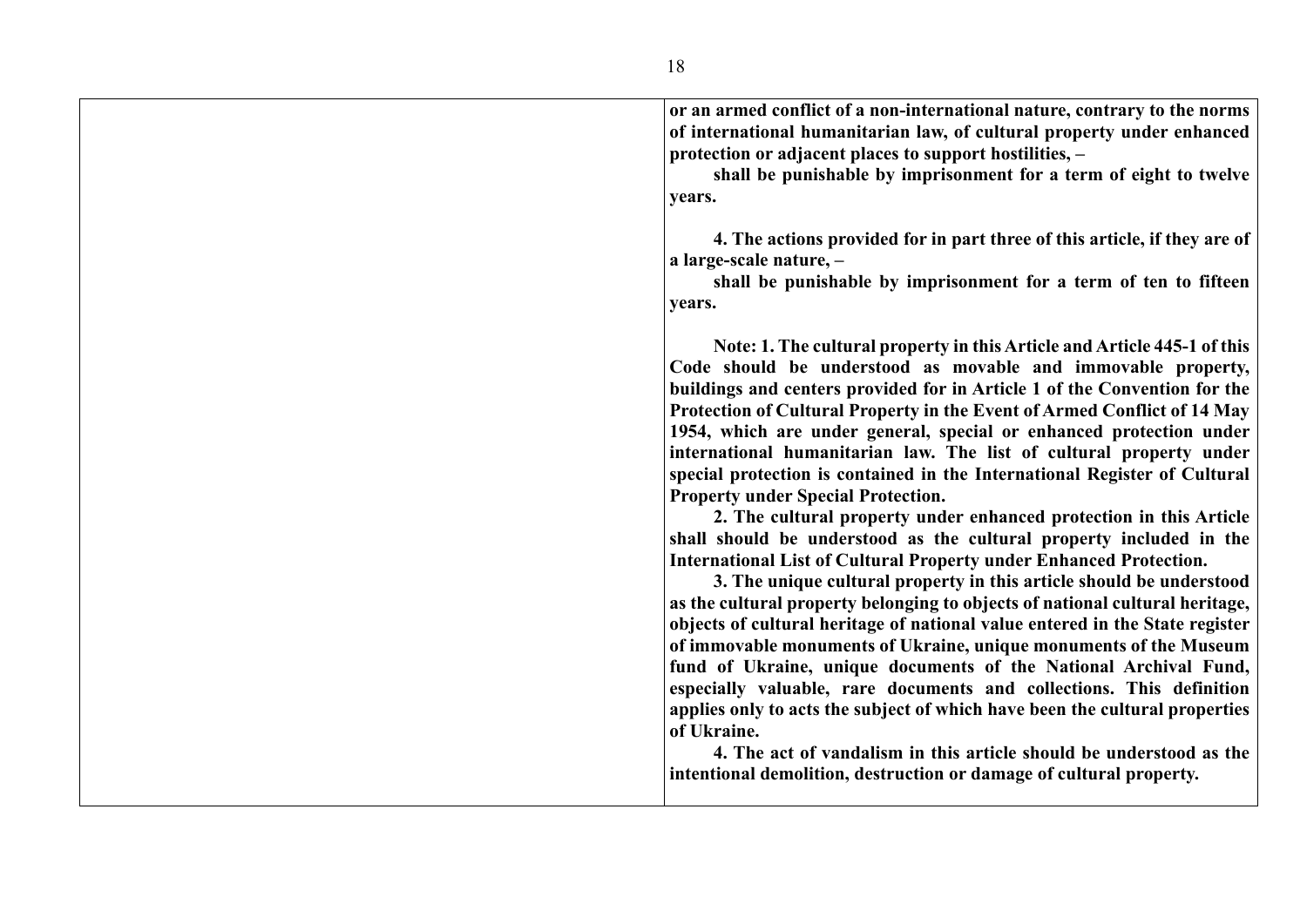| Article 442. Genocide                                                                                                                                                                                                                                                                                                                                                                                                                                                                                                                                                            | Article 442. Genocide                                                                                                                                                                                                                                                                                                                                                                                                                                                                                                                                                                                                                                                                                                                                           |
|----------------------------------------------------------------------------------------------------------------------------------------------------------------------------------------------------------------------------------------------------------------------------------------------------------------------------------------------------------------------------------------------------------------------------------------------------------------------------------------------------------------------------------------------------------------------------------|-----------------------------------------------------------------------------------------------------------------------------------------------------------------------------------------------------------------------------------------------------------------------------------------------------------------------------------------------------------------------------------------------------------------------------------------------------------------------------------------------------------------------------------------------------------------------------------------------------------------------------------------------------------------------------------------------------------------------------------------------------------------|
| 1. Genocide, that is a willfully committed act for the purpose of total<br>or partial destruction of any national, ethnic, racial, or religious group by<br>extermination of members of any such group or inflicting grave bodily<br>injuries on them, creation of life conditions aimed at total or partial physical<br>destruction of the group, decrease or prevention of childbearing in the group,<br>or forceful transferring of children from one group to another, -<br>shall be punishable by imprisonment for a term of ten to fifteen years,<br>or life imprisonment. | 1. Genocide, that is, an act intentionally committed with the aim of total<br>or partial destruction of any national, ethnic, racial or religious group as such<br>by:<br>1) deprivation of life of members of this group;<br>2) causing them serious injuries or mental disorder;<br>3) creating for the group living conditions aimed at its total or partial<br>physical destruction;<br>4) taking measures designed to prevent childbearing in such a group;<br>5) forced transfer of children from one group to another, -<br>shall be punishable by imprisonment for a term of ten to fifteen years, or<br>life imprisonment.                                                                                                                             |
| 2. Public calls to genocide, and also making any materials with calls to<br>genocide for the purpose of distribution, or distribution of such materials, -<br>shall be punishable by arrest for a term up to six months, or<br>imprisonment for a term up to five years.                                                                                                                                                                                                                                                                                                         | 2. Public calls to commit the acts provided for in paragraph 1 of this<br>Article, proclaimed with the aim of the total or partial destruction of any<br>national, ethnic, racial or religious group as such, and the production of<br>materials calling for such acts, to be disseminated or distributed, -<br>shall be punishable by imprisonment for a term of three to seven<br>years.                                                                                                                                                                                                                                                                                                                                                                      |
| <b>Absent</b>                                                                                                                                                                                                                                                                                                                                                                                                                                                                                                                                                                    | Article 442-1. Crimes against humanity<br>1. Deliberate commission (causing) within the framework of a<br>conscious large-scale or systematic attacks on a civilian population:<br>1) persecution, i.e. deprivation of the right to enjoy fundamental<br>human rights, on political, racial, national, ethnic, cultural, religious,<br>gender or other discriminatory grounds defined by international law;<br>2) deportation of the population, that is, forced and in the absence of<br>grounds provided for by international law, the relocation (eviction) of one<br>or more persons from the territory in which they were lawfully located to<br>the territory of another state;<br>3) forcible transfer of population, that is, forced and in the absence |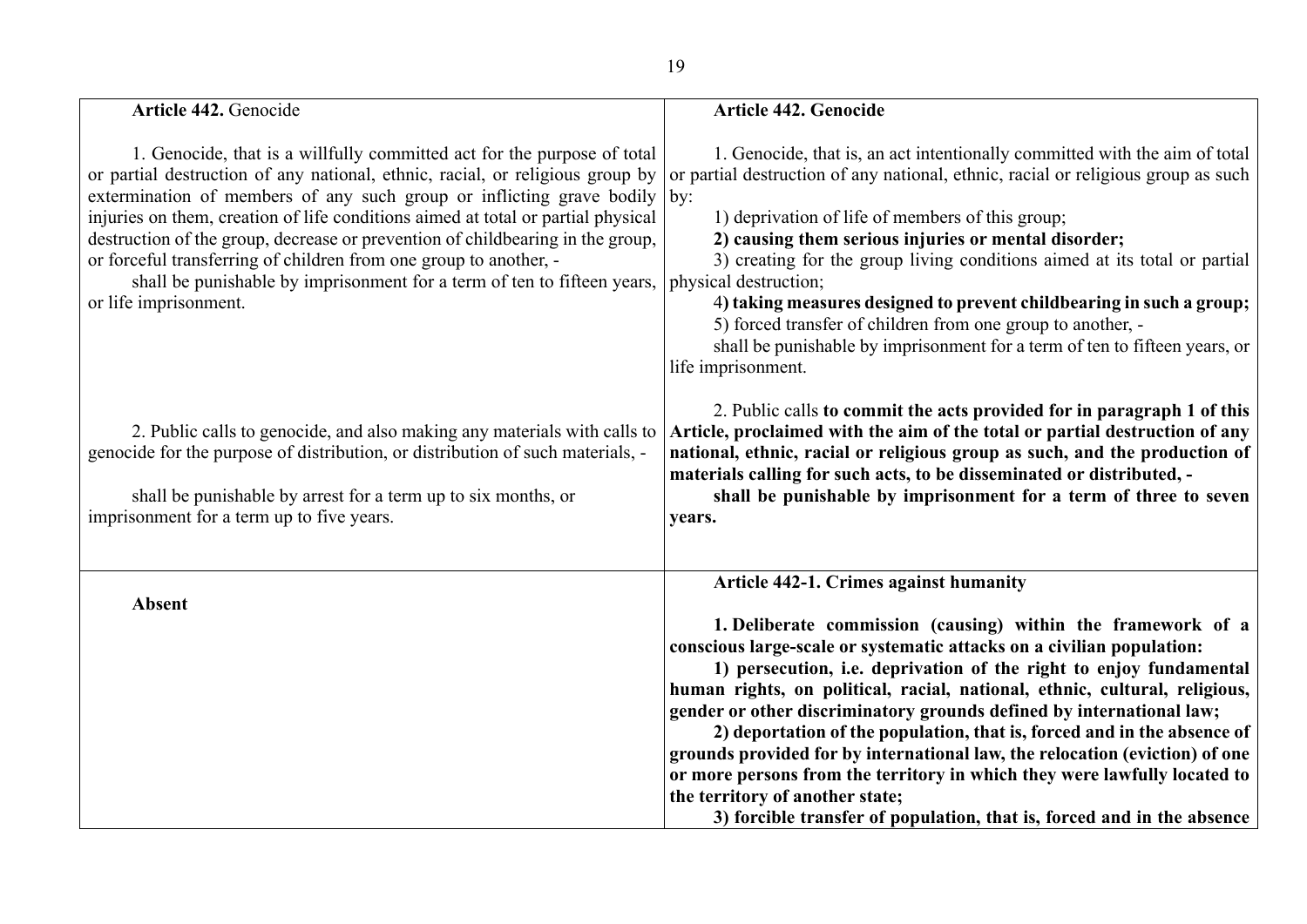| of grounds provided for by international law, the transfer (eviction) of        |
|---------------------------------------------------------------------------------|
| one or more persons from the territory in which they were lawfully located      |
| to another locality within the same state;                                      |
| 4) rape, sexual exploitation, forced prostitution, forced pregnancy,            |
| forced sterilization or any other form of sexual violence;                      |
| 5) enslavement or human trafficking;                                            |
| 6) enforced disappearance;                                                      |
| 7) unlawful imprisonment;                                                       |
| 8) torture;                                                                     |
| 9) moderate or grievous bodily harm, -                                          |
| shall be punishable by imprisonment for a term of seven to fifteen              |
| years.                                                                          |
|                                                                                 |
| 2. Deliberate commission within the framework of a conscious large-             |
| scale or systematic attack on a civilian population:                            |
| 1) apartheid;                                                                   |
| 2) extermination;                                                               |
| 3) murder, -                                                                    |
| shall be punishable by imprisonment for a term of ten to fifteen                |
| years, or life imprisonment.                                                    |
|                                                                                 |
| Note. 1. The attack on a civilian population in this article shall be           |
| understood to mean the repeated (three or more times) commission of any         |
| of the acts referred to in this article in order to carry out or to support the |
| policy of a State or organization aimed at commission of such an attack.        |
| 2. Forcible disappearance in this article shall be understood to mean           |
| the arrest, detention, abduction or deprivation of liberty of a person in       |
| any other form, with subsequent refusal to acknowledge the fact of such         |
| arrest, detention, abduction or deprivation of liberty of a person in any       |
| other form or concealment of the fate or whereabouts of such person, and        |
| the refusal to admit the fact of arrest, detention, abduction or                |
| imprisonment of a person in any other form or concealment of                    |
| information about the fate or whereabouts of such person.                       |
| 3. The term "apartheid" shall have the meaning assigned to it by the            |
|                                                                                 |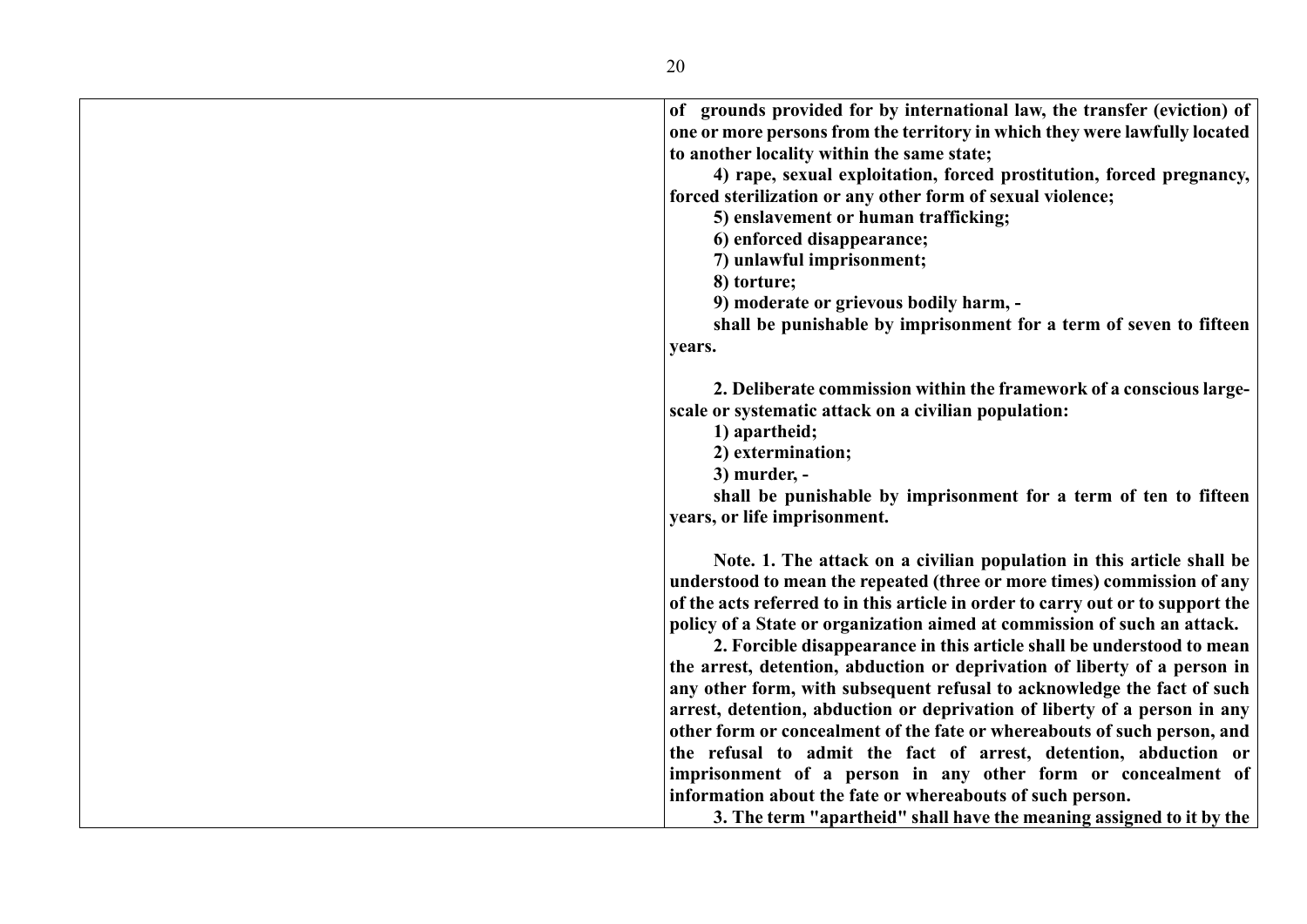|                                          | Convention on the Suppression and Punishment of the Crime of<br>Apartheid of 30 November 1973.<br>3. Extermination in this article shall be understood to mean the<br>deprivation of life of one or more persons by intentionally created living<br>conditions aimed at destroying part of the population, including by<br>denying them access to food or medicines.<br>4. Torture in this article shall be understood as the intentional<br>infliction of severe physical pain or physical or moral suffering to a person<br>under the control of the perpetrator.                                                              |
|------------------------------------------|----------------------------------------------------------------------------------------------------------------------------------------------------------------------------------------------------------------------------------------------------------------------------------------------------------------------------------------------------------------------------------------------------------------------------------------------------------------------------------------------------------------------------------------------------------------------------------------------------------------------------------|
| <b>Absent</b>                            | Article 445-1. Illegal actions with cultural properties in connection<br>with the armed conflict                                                                                                                                                                                                                                                                                                                                                                                                                                                                                                                                 |
|                                          | 1. Carrying out archeological explorations, excavations contrary to<br>the norms of international humanitarian law in the occupied territory,<br>modification or change of the type of use of cultural property in the<br>occupied territory aimed at concealing or destroying evidence of cultural,<br>historical or scientific nature, or other use of cultural properties in<br>connection an armed conflict contrary to the norms of international<br>humanitarian law, in the absence of indicia of a crime under Article 438-<br>5 of this Code, -<br>shall be punishable by imprisonment for a term of five to ten years. |
|                                          | 2. Illegal movement of cultural property outside the occupied<br>territory or illegal transfer of ownership of cultural property located in<br>the occupied territory, committed in connection with an armed conflict<br>contrary to international humanitarian law, -<br>shall be punishable by imprisonment for a term of seven to twelve<br>vears.                                                                                                                                                                                                                                                                            |
| <b>FINAL AND TRANSITIONAL PROVISIONS</b> | <b>FINAL AND TRANSITIONAL PROVISIONS</b><br><b>Section III</b>                                                                                                                                                                                                                                                                                                                                                                                                                                                                                                                                                                   |
| <b>Absent</b>                            | 1. Unless the acts provided for in Articles 437-438-5, 442, 442-1 of<br>this Code were recognized as crime under the criminal responsibility law<br>of Ukraine at the time of their commission, but were recognized as a crime                                                                                                                                                                                                                                                                                                                                                                                                   |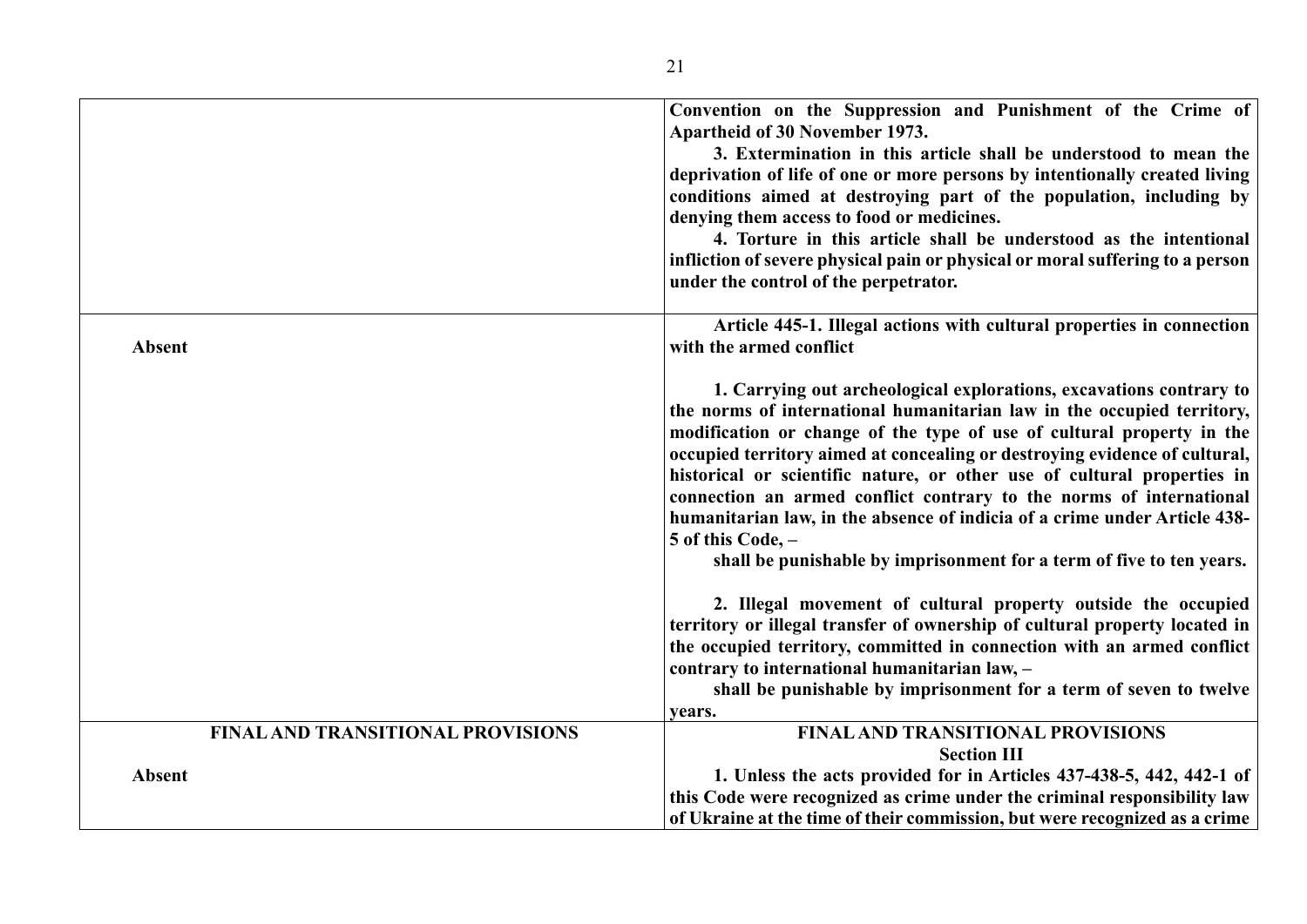| of genocide, a crime of aggression, a crime against humanity or a war<br>crime under international law, it is considered that such acts at the time<br>of their commission were recognized as crimes under the legislation of<br>Ukraine on criminal liability.<br>2. Part 2 of Article 8 of this Code shall enter into force on 1 January<br>2021, but not earlier than the date of introduction of amendments to the<br>Criminal Procedure Code of Ukraine and other related laws of Ukraine<br>regarding the peculiarities of criminal proceedings against persons<br>provided for in this Part.                                                                                                                                                                                                                                                                                                                                                                                                                                                                                                                                                                                                                                                                                     |
|-----------------------------------------------------------------------------------------------------------------------------------------------------------------------------------------------------------------------------------------------------------------------------------------------------------------------------------------------------------------------------------------------------------------------------------------------------------------------------------------------------------------------------------------------------------------------------------------------------------------------------------------------------------------------------------------------------------------------------------------------------------------------------------------------------------------------------------------------------------------------------------------------------------------------------------------------------------------------------------------------------------------------------------------------------------------------------------------------------------------------------------------------------------------------------------------------------------------------------------------------------------------------------------------|
| The Criminal Procedural Code of Ukraine<br>(Bulletin of the Verkhovna Rada of Ukraine (VRU), 2013, № 9-10, № 11-12, № 13, p. 88)                                                                                                                                                                                                                                                                                                                                                                                                                                                                                                                                                                                                                                                                                                                                                                                                                                                                                                                                                                                                                                                                                                                                                        |
| Article 216. Investigative jurisdiction                                                                                                                                                                                                                                                                                                                                                                                                                                                                                                                                                                                                                                                                                                                                                                                                                                                                                                                                                                                                                                                                                                                                                                                                                                                 |
| 2. Security investigators conduct pre-trial investigations of crimes under<br>the articles 109, 110, 110 <sup>2</sup> , 111, 112, 113, 114, 114 <sup>1</sup> , 201, 258-258 <sup>5</sup> , 265 <sup>1</sup> , 305,<br>the articles 109, 110, 110 <sup>2</sup> , 111, 112, 113, 114, 114 <sup>1</sup> , 201, 258-258 <sup>5</sup> , 265 <sup>1</sup> , 305,<br>328, 329, 330, 332 <sup>1</sup> , 333, 334, 359, 422, 436, 437, 438, 438-1, 438-2, 438-3,<br>438-4, 438-5, 439, 440, 441, 442, 442-1, 443, 444, 446, 447 of the Criminal<br>Code of Ukraine.                                                                                                                                                                                                                                                                                                                                                                                                                                                                                                                                                                                                                                                                                                                              |
| Article 297 <sup>1</sup> . General provisions of a special pre-trial investigation                                                                                                                                                                                                                                                                                                                                                                                                                                                                                                                                                                                                                                                                                                                                                                                                                                                                                                                                                                                                                                                                                                                                                                                                      |
| 2. A special pre-trial investigation is carried out on the basis of the<br>decision of the investigating judge in criminal proceedings for the crimes<br>provided for in the Articles<br>109, 110, 110 <sup>2</sup> , 111, 112, 113, 114, 114 <sup>1</sup> , 115, 116, 118, parts 2-5 of<br>Article 191 (in case of abuse of authority), Articles 209, 258, 258 <sup>1</sup> , 258 <sup>2</sup> , 258 <sup>3</sup> ,<br>Article 191 (in case of abuse of authority), Articles 209, 258, 258 <sup>1</sup> , 258 <sup>2</sup> , 258 <sup>3</sup> ,<br>258 <sup>4</sup> , 258 <sup>5</sup> , 348, 364, 364 <sup>1</sup> , 365, 365 <sup>2</sup> , 368, 368 <sup>2</sup> , 368 <sup>3</sup> , 368 <sup>4</sup> , 369, 369 <sup>2</sup> , 370, 258 <sup>4</sup> , 258 <sup>5</sup> , 348, 364, 364 <sup>1</sup> , 365, 365 <sup>2</sup> , 368, 368 <sup>2</sup> , 368 <sup>3</sup> , 368 <sup>4</sup> , 369, 369 <sup>2</sup> , 370,<br>379, 400, 436, 436 <sup>1</sup> , 437, 438, 439, 440, 441, 442, 443, 444, 445, 446, 447 of 379, 400, 436, 436 <sup>1</sup> , 437, 438, 438-1, 438-2, 438-3, 438-4, 438-5, 439, 440,<br>the Criminal Code of Ukraine, in relation to a suspect, other than a minor, who [441, 442, 442-1, 443, 444, 445, 446, 447 of the Criminal Code of Ukraine, in |
| 2. Security investigators conduct pre-trial investigations of crimes under<br>2. A special pre-trial investigation is carried out on the basis of the<br>decision of the investigating judge in criminal proceedings for the crimes<br>109, 110, 110 <sup>2</sup> , 111, 112, 113, 114, 114 <sup>1</sup> , 115, 116, 118, parts 2-5 of                                                                                                                                                                                                                                                                                                                                                                                                                                                                                                                                                                                                                                                                                                                                                                                                                                                                                                                                                  |